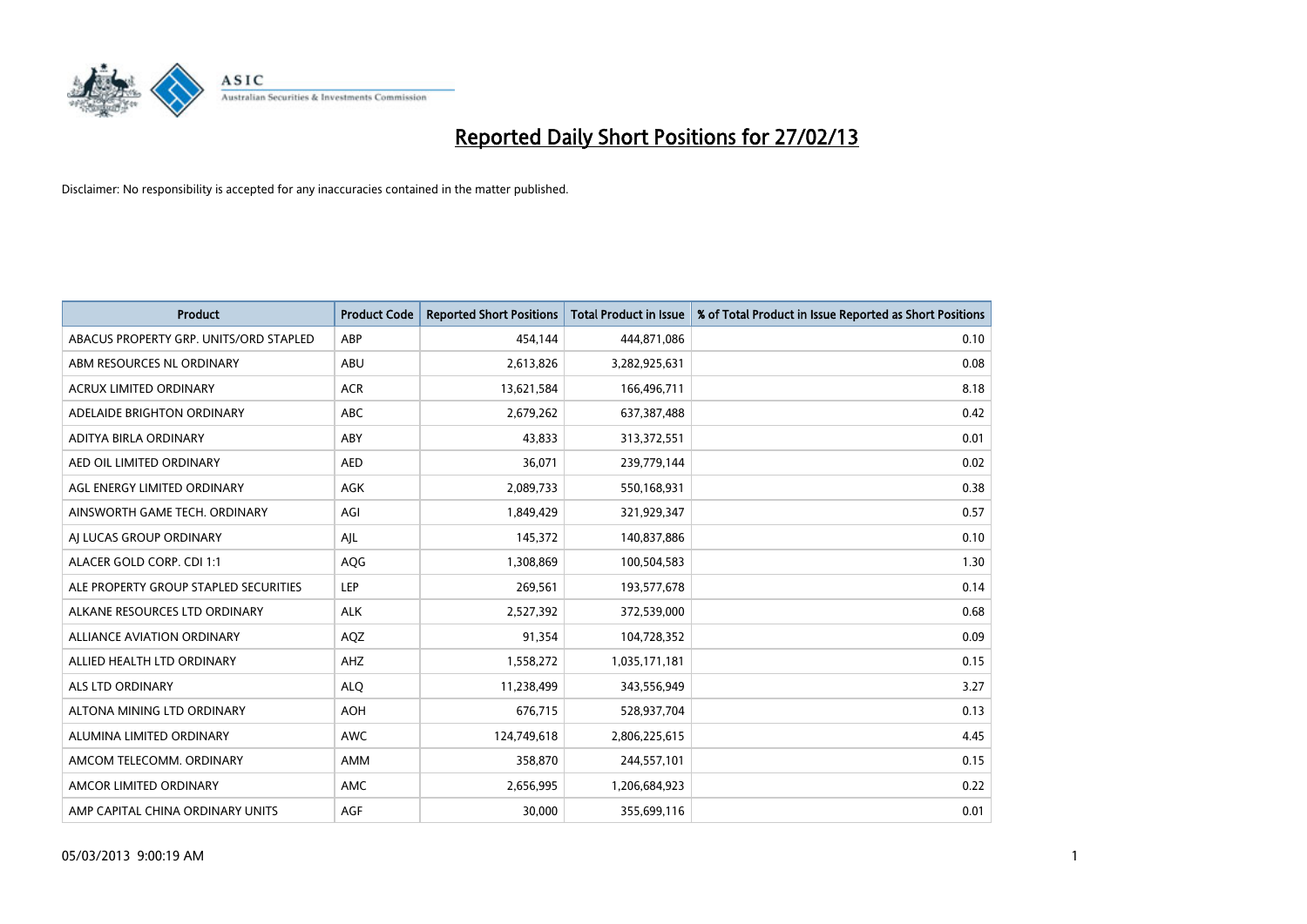

| <b>Product</b>                            | <b>Product Code</b> | <b>Reported Short Positions</b> | <b>Total Product in Issue</b> | % of Total Product in Issue Reported as Short Positions |
|-------------------------------------------|---------------------|---------------------------------|-------------------------------|---------------------------------------------------------|
| AMP LIMITED ORDINARY                      | AMP                 | 8,686,819                       | 2,930,423,546                 | 0.30                                                    |
| AMPELLA MINING ORDINARY                   | <b>AMX</b>          | 4,550,975                       | 247,500,493                   | 1.84                                                    |
| ANGLOGOLD ASHANTI CDI 5:1                 | AGG                 |                                 | 89,207,765                    | 0.00                                                    |
| ANSELL LIMITED ORDINARY                   | <b>ANN</b>          | 6,911,016                       | 130,768,652                   | 5.28                                                    |
| ANTARES ENERGY LTD ORDINARY               | <b>AZZ</b>          | 481,650                         | 257,000,000                   | 0.19                                                    |
| ANZ BANKING GRP LTD ORDINARY              | ANZ                 | 3,843,547                       | 2,743,607,474                 | 0.14                                                    |
| APA GROUP STAPLED SECURITIES              | <b>APA</b>          | 6,802,058                       | 827,350,325                   | 0.82                                                    |
| APN NEWS & MEDIA ORDINARY                 | <b>APN</b>          | 14,134,383                      | 661,526,586                   | 2.14                                                    |
| AQUARIUS PLATINUM. ORDINARY               | <b>AOP</b>          | 11,040,358                      | 486,851,336                   | 2.27                                                    |
| AQUILA RESOURCES ORDINARY                 | <b>AQA</b>          | 10,082,910                      | 411,804,442                   | 2.45                                                    |
| ARAFURA RESOURCE LTD ORDINARY             | <b>ARU</b>          | 381,677                         | 441,270,644                   | 0.09                                                    |
| ARB CORPORATION ORDINARY                  | <b>ARP</b>          | 102,076                         | 72,481,302                    | 0.14                                                    |
| ARDENT LEISURE GROUP STAPLED SECURITIES   | AAD                 | 3,195,792                       | 397,774,513                   | 0.80                                                    |
| ARISTOCRAT LEISURE ORDINARY               | ALL                 | 9,601,624                       | 551,418,047                   | 1.74                                                    |
| ARRIUM LTD ORDINARY                       | ARI                 | 7,641,749                       | 1,351,527,328                 | 0.57                                                    |
| ASCIANO LIMITED ORDINARY                  | <b>AIO</b>          | 7,560,456                       | 975,385,664                   | 0.78                                                    |
| ASG GROUP LIMITED ORDINARY                | <b>ASZ</b>          | 1,798,622                       | 206,720,839                   | 0.87                                                    |
| ASPEN GROUP ORD/UNITS STAPLED             | <b>APZ</b>          | 222,039                         | 1,192,803,491                 | 0.02                                                    |
| ASPIRE MINING LTD ORDINARY                | <b>AKM</b>          | 40,949                          | 655,594,556                   | 0.01                                                    |
| ASTRO JAP PROP GROUP STAPLED US PROHIBIT. | AJA                 | 12                              | 67,211,752                    | 0.00                                                    |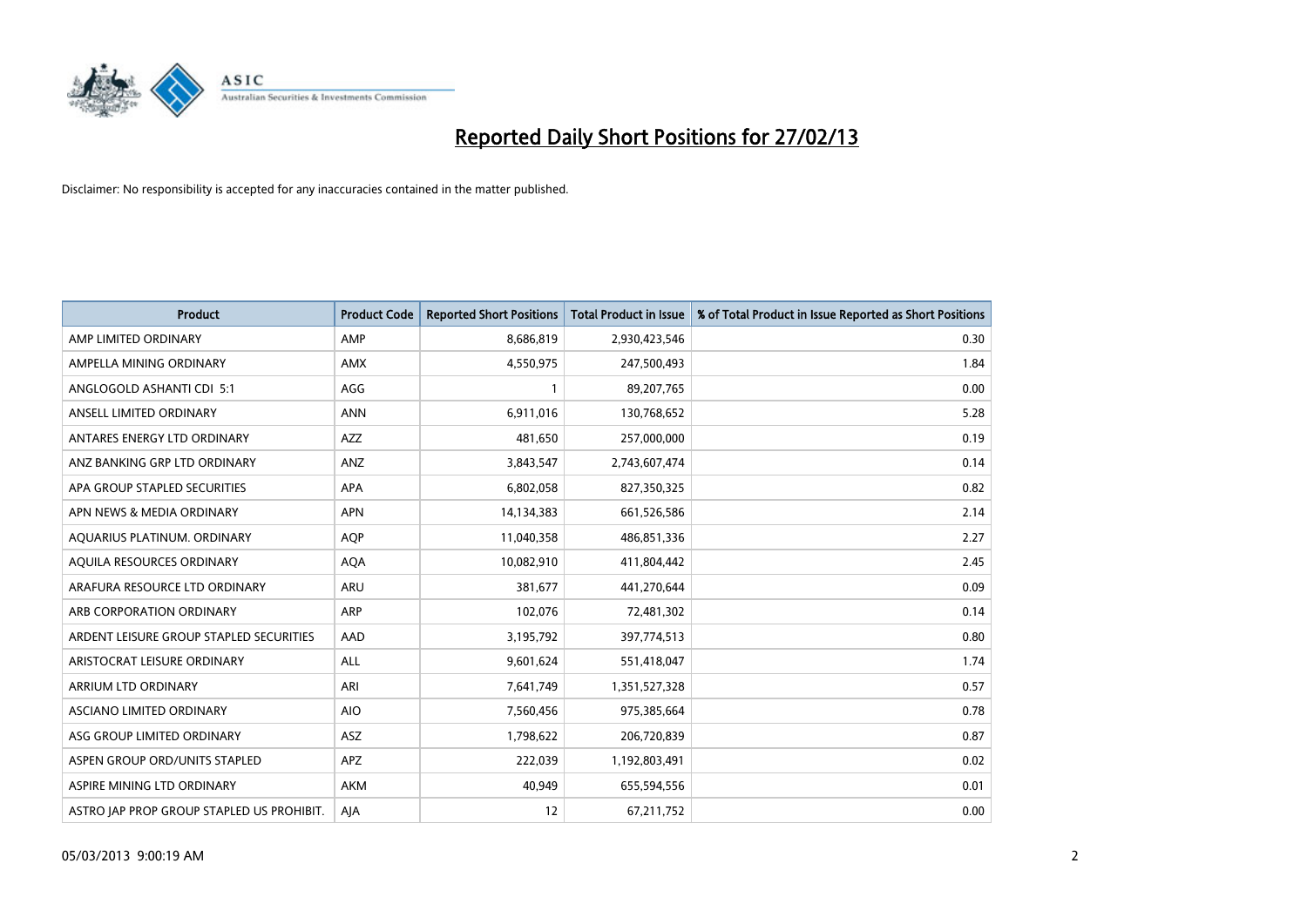

| <b>Product</b>                       | <b>Product Code</b> | <b>Reported Short Positions</b> | <b>Total Product in Issue</b> | % of Total Product in Issue Reported as Short Positions |
|--------------------------------------|---------------------|---------------------------------|-------------------------------|---------------------------------------------------------|
| ASX LIMITED ORDINARY                 | <b>ASX</b>          | 3,555,976                       | 175,136,729                   | 2.03                                                    |
| ATLAS IRON LIMITED ORDINARY          | <b>AGO</b>          | 9,100,293                       | 909,718,409                   | 1.00                                                    |
| AURIZON HOLDINGS LTD ORDINARY        | AZJ                 | 9,301,356                       | 2,137,284,503                 | 0.44                                                    |
| AURORA OIL & GAS ORDINARY            | <b>AUT</b>          | 8,428,533                       | 447,885,778                   | 1.88                                                    |
| <b>AUSDRILL LIMITED ORDINARY</b>     | ASL                 | 4,821,310                       | 309,451,963                   | 1.56                                                    |
| <b>AUSENCO LIMITED ORDINARY</b>      | <b>AAX</b>          | 986,109                         | 123,527,574                   | 0.80                                                    |
| AUSTAL LIMITED ORDINARY              | ASB                 | 374,763                         | 346,007,639                   | 0.11                                                    |
| AUSTBROKERS HOLDINGS ORDINARY        | <b>AUB</b>          | 555                             | 57,568,703                    | 0.00                                                    |
| AUSTIN ENGINEERING ORDINARY          | ANG                 | 456,241                         | 72,344,403                    | 0.63                                                    |
| AUSTRALAND PROPERTY STAPLED SECURITY | <b>ALZ</b>          | 241,452                         | 576,846,597                   | 0.04                                                    |
| AUSTRALIAN AGRICULT. ORDINARY        | AAC                 | 1,057,578                       | 312,905,085                   | 0.34                                                    |
| AUSTRALIAN INFRASTR, UNITS/ORDINARY  | <b>AIX</b>          | 3,201,865                       | 620,733,944                   | 0.52                                                    |
| AUSTRALIAN PHARM. ORDINARY           | API                 | 224,080                         | 488,115,883                   | 0.05                                                    |
| AUTOMOTIVE HOLDINGS ORDINARY         | <b>AHE</b>          | 1,143                           | 260,579,682                   | 0.00                                                    |
| AVIENNINGS LIMITED ORDINARY          | AVI                 | 121,391                         | 274,588,694                   | 0.04                                                    |
| AWE LIMITED ORDINARY                 | <b>AWE</b>          | 3,564,559                       | 522,116,985                   | 0.68                                                    |
| AZIMUTH RES LTD ORDINARY             | <b>AZH</b>          | 2,064,887                       | 430,626,680                   | 0.48                                                    |
| <b>BANDANNA ENERGY ORDINARY</b>      | <b>BND</b>          | 23,468,026                      | 528,481,199                   | 4.44                                                    |
| BANK OF QUEENSLAND. ORDINARY         | <b>BOQ</b>          | 5,132,127                       | 312,878,919                   | 1.64                                                    |
| <b>BASE RES LIMITED ORDINARY</b>     | <b>BSE</b>          | 448,900                         | 560,440,029                   | 0.08                                                    |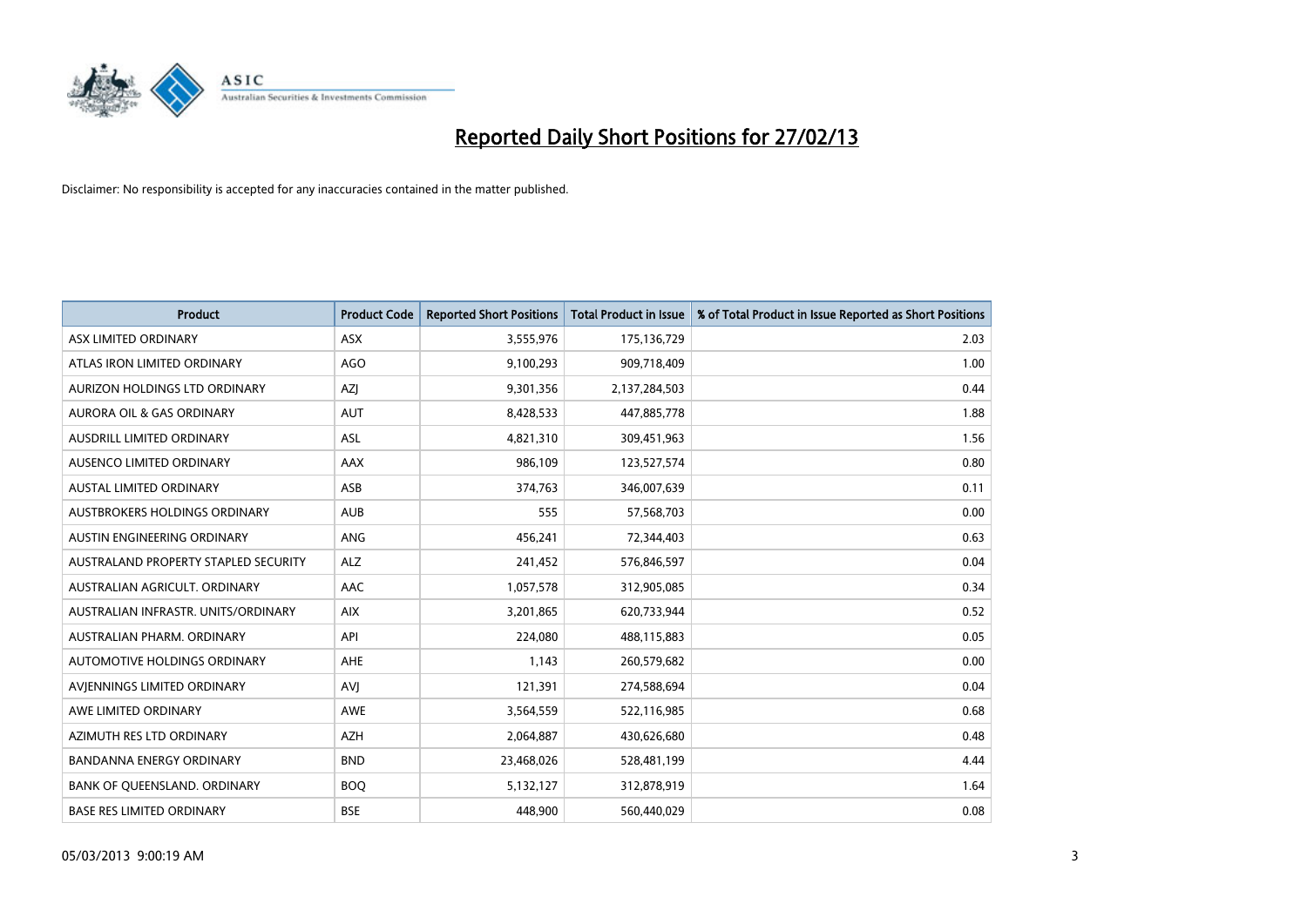

| <b>Product</b>                                | <b>Product Code</b> | <b>Reported Short Positions</b> | <b>Total Product in Issue</b> | % of Total Product in Issue Reported as Short Positions |
|-----------------------------------------------|---------------------|---------------------------------|-------------------------------|---------------------------------------------------------|
| <b>BATHURST RESOURCES ORDINARY</b>            | <b>BTU</b>          | 28,040,504                      | 697,247,997                   | 4.02                                                    |
| <b>BC IRON LIMITED ORDINARY</b>               | <b>BCI</b>          | 28,138                          | 122,729,384                   | 0.02                                                    |
| <b>BEACH ENERGY LIMITED ORDINARY</b>          | <b>BPT</b>          | 14,573,391                      | 1,263,677,572                 | 1.15                                                    |
| BEADELL RESOURCE LTD ORDINARY                 | <b>BDR</b>          | 23,524,980                      | 742,204,752                   | 3.17                                                    |
| BEGA CHEESE LTD ORDINARY                      | <b>BGA</b>          | 1.000                           | 151,866,050                   | 0.00                                                    |
| BENDIGO AND ADELAIDE ORDINARY                 | <b>BEN</b>          | 9,299,374                       | 402,442,109                   | 2.31                                                    |
| BERKELEY RESOURCES ORDINARY                   | <b>BKY</b>          | 179,238                         | 179,393,273                   | 0.10                                                    |
| <b>BHP BILLITON LIMITED ORDINARY</b>          | <b>BHP</b>          | 12,760,430                      | 3,211,691,105                 | 0.40                                                    |
| <b>BILLABONG ORDINARY</b>                     | <b>BBG</b>          | 7,696,423                       | 478,944,292                   | 1.61                                                    |
| <b>BLACKMORES LIMITED ORDINARY</b>            | <b>BKL</b>          | 2,962                           | 16,909,231                    | 0.02                                                    |
| <b>BLACKTHORN RESOURCES ORD US PROHIBITED</b> | <b>BTR</b>          | 123,933                         | 164,285,950                   | 0.08                                                    |
| <b>BLUESCOPE STEEL LTD ORDINARY</b>           | <b>BSL</b>          | 955,945                         | 558,243,305                   | 0.17                                                    |
| <b>BOART LONGYEAR ORDINARY</b>                | <b>BLY</b>          | 6,500,190                       | 461,163,412                   | 1.41                                                    |
| <b>BORAL LIMITED, ORDINARY</b>                | <b>BLD</b>          | 26,288,152                      | 766,370,951                   | 3.43                                                    |
| <b>BRADKEN LIMITED ORDINARY</b>               | <b>BKN</b>          | 10,996,904                      | 169,240,662                   | 6.50                                                    |
| <b>BRAMBLES LIMITED ORDINARY</b>              | <b>BXB</b>          | 2,793,444                       | 1,556,657,486                 | 0.18                                                    |
| <b>BREVILLE GROUP LTD ORDINARY</b>            | <b>BRG</b>          | 44,627                          | 130,095,322                   | 0.03                                                    |
| BRICKWORKS LIMITED ORDINARY                   | <b>BKW</b>          | 12,793                          | 147,818,132                   | 0.01                                                    |
| <b>BROCKMAN MINING LTD ORDINARY</b>           | <b>BCK</b>          | 91,872                          | 7,894,482,131                 | 0.00                                                    |
| <b>BUCCANEER ENERGY LTD ORDINARY</b>          | <b>BCC</b>          | 1,000,000                       | 1,519,445,371                 | 0.07                                                    |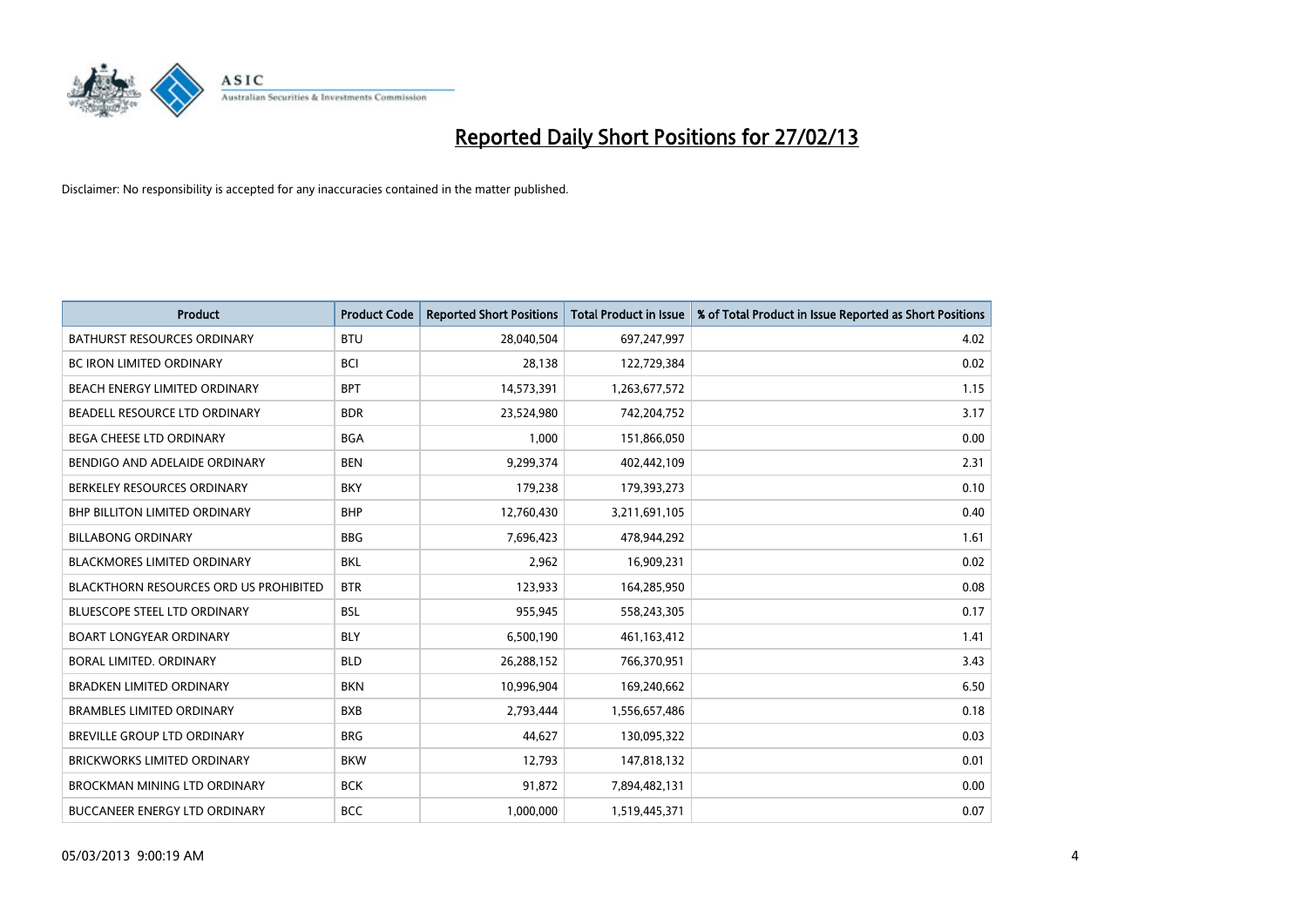

| <b>Product</b>                          | <b>Product Code</b> | <b>Reported Short Positions</b> | <b>Total Product in Issue</b> | % of Total Product in Issue Reported as Short Positions |
|-----------------------------------------|---------------------|---------------------------------|-------------------------------|---------------------------------------------------------|
| <b>BURU ENERGY ORDINARY</b>             | <b>BRU</b>          | 18,123,305                      | 273,912,685                   | 6.62                                                    |
| <b>BWP TRUST ORDINARY UNITS</b>         | <b>BWP</b>          | 1,956,320                       | 533,645,790                   | 0.37                                                    |
| CABCHARGE AUSTRALIA ORDINARY            | CAB                 | 7,209,339                       | 120,430,683                   | 5.99                                                    |
| CALIBRE GROUP LTD ORDINARY              | <b>CGH</b>          | 851,047                         | 307,378,401                   | 0.28                                                    |
| CALTEX AUSTRALIA ORDINARY               | <b>CTX</b>          | 2,716,104                       | 270,000,000                   | 1.01                                                    |
| CAPE LAMBERT RES LTD ORDINARY           | <b>CFE</b>          | 936,528                         | 687,533,792                   | 0.14                                                    |
| CARABELLA RES LTD ORDINARY              | <b>CLR</b>          | 53.326                          | 152,361,547                   | 0.03                                                    |
| <b>CARBON ENERGY ORDINARY</b>           | <b>CNX</b>          | 48.071                          | 779,807,322                   | 0.01                                                    |
| <b>CARDNO LIMITED ORDINARY</b>          | CDD                 | 6,620,959                       | 142,270,550                   | 4.65                                                    |
| CARNARVON PETROLEUM ORDINARY            | <b>CVN</b>          | 90,115                          | 937,857,700                   | 0.01                                                    |
| CARSALES.COM LTD ORDINARY               | <b>CRZ</b>          | 4,907,020                       | 235,768,495                   | 2.08                                                    |
| <b>CASH CONVERTERS ORDINARY</b>         | CCV                 | 54,352                          | 423,861,025                   | 0.01                                                    |
| <b>CBD ENERGY LIMITED ORDINARY</b>      | CBD                 | 465,377                         | 485,260,857                   | 0.10                                                    |
| CENTRAL PETROLEUM ORDINARY              | <b>CTP</b>          | 1,892,571                       | 1,388,978,845                 | 0.14                                                    |
| <b>CERAMIC FUEL CELLS ORDINARY</b>      | <b>CFU</b>          | 390                             | 1,559,231,320                 | 0.00                                                    |
| CFS RETAIL TRUST GRP STAPLED SECURITIES | <b>CFX</b>          | 50,246,439                      | 2,828,495,659                 | 1.78                                                    |
| CHALLENGER DIV.PRO. STAPLED UNITS       | <b>CDI</b>          | 58,231                          | 214,101,013                   | 0.03                                                    |
| <b>CHALLENGER LIMITED ORDINARY</b>      | <b>CGF</b>          | 2,294,353                       | 537,083,442                   | 0.43                                                    |
| CHARTER HALL GROUP STAPLED US PROHIBIT. | <b>CHC</b>          | 362,927                         | 298,860,383                   | 0.12                                                    |
| <b>CHARTER HALL RETAIL UNITS</b>        | <b>COR</b>          | 855.276                         | 337,582,974                   | 0.25                                                    |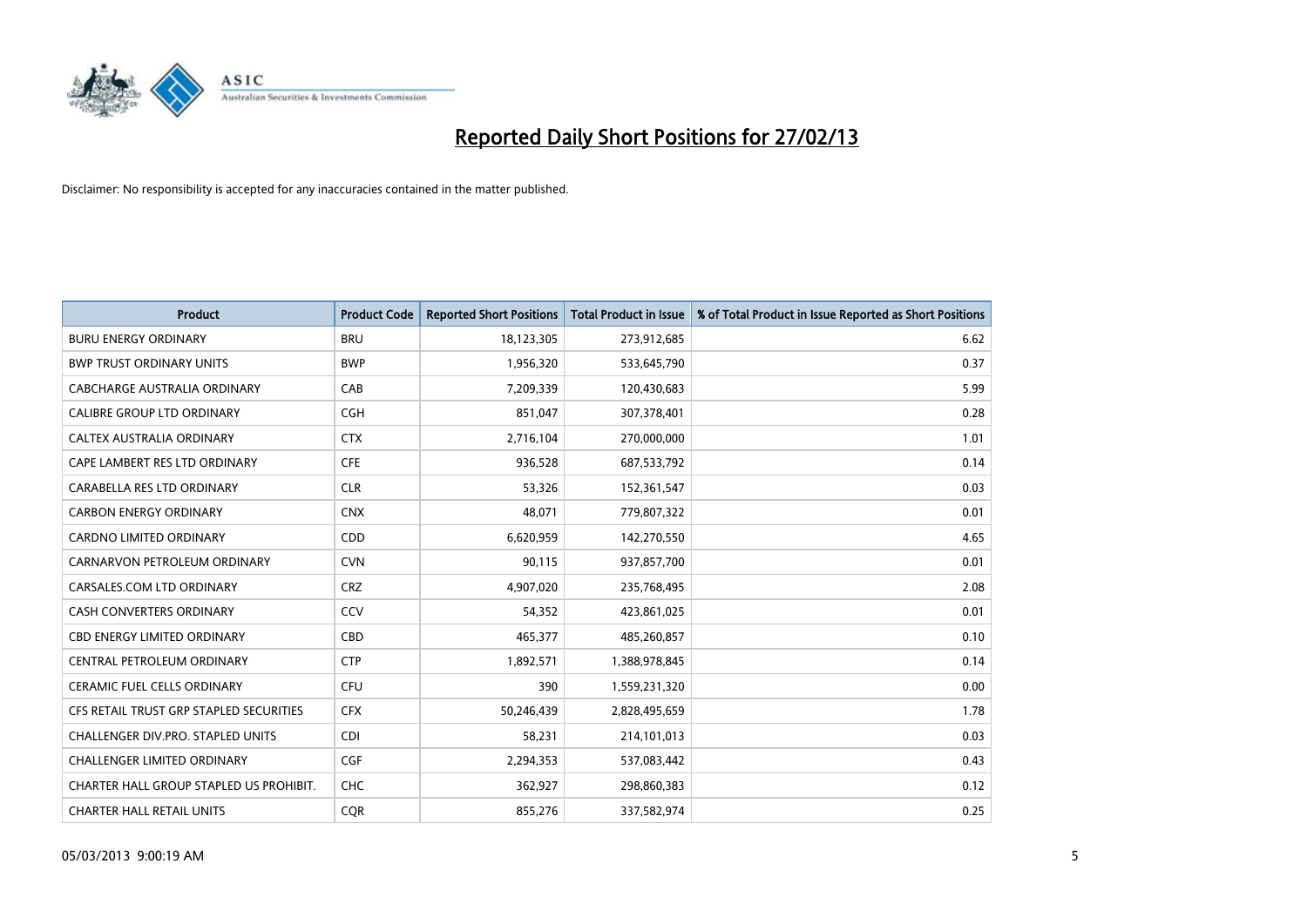

| <b>Product</b>                          | <b>Product Code</b> | <b>Reported Short Positions</b> | <b>Total Product in Issue</b> | % of Total Product in Issue Reported as Short Positions |
|-----------------------------------------|---------------------|---------------------------------|-------------------------------|---------------------------------------------------------|
| <b>CHORUS LIMITED ORDINARY</b>          | <b>CNU</b>          | 1,017,498                       | 385,082,123                   | 0.26                                                    |
| CITIGOLD CORP LTD ORDINARY              | <b>CTO</b>          | 153,427                         | 1,352,907,765                 | 0.01                                                    |
| <b>CLOUGH LIMITED ORDINARY</b>          | <b>CLO</b>          | 2,503                           | 776,285,556                   | 0.00                                                    |
| COAL OF AFRICA LTD ORDINARY             | <b>CZA</b>          | 20,726                          | 1,048,368,613                 | 0.00                                                    |
| <b>COALSPUR MINES LTD ORDINARY</b>      | <b>CPL</b>          | 14,610,926                      | 634,148,901                   | 2.30                                                    |
| COCA-COLA AMATIL ORDINARY               | <b>CCL</b>          | 2,361,263                       | 762,133,414                   | 0.31                                                    |
| <b>COCHLEAR LIMITED ORDINARY</b>        | <b>COH</b>          | 4,590,205                       | 57,036,329                    | 8.05                                                    |
| COCKATOO COAL ORDINARY                  | <b>COK</b>          | 13,006,912                      | 1,016,746,908                 | 1.28                                                    |
| <b>CODAN LIMITED ORDINARY</b>           | <b>CDA</b>          | 71,141                          | 176,926,104                   | 0.04                                                    |
| <b>COLLINS FOODS LTD ORDINARY</b>       | <b>CKF</b>          | 510,719                         | 93,000,003                    | 0.55                                                    |
| COMMONWEALTH BANK, ORDINARY             | <b>CBA</b>          | 9,782,910                       | 1,609,180,841                 | 0.61                                                    |
| COMMONWEALTH BANK, PERP.EXC.(PERLS VI)  | <b>CBAPC</b>        | 4,000                           | 20,000,000                    | 0.02                                                    |
| COMMONWEALTH PROP ORDINARY UNITS        | <b>CPA</b>          | 11,074,730                      | 2,347,003,413                 | 0.47                                                    |
| <b>COMPASS RESOURCES ORDINARY</b>       | <b>CMR</b>          | 7,472                           | 1,403,744,100                 | 0.00                                                    |
| <b>COMPUTERSHARE LTD ORDINARY</b>       | CPU                 | 11,040,883                      | 555,664,059                   | 1.99                                                    |
| COOPER ENERGY LTD ORDINARY              | <b>COE</b>          | 165,614                         | 329,034,654                   | 0.05                                                    |
| CORP TRAVEL LIMITED ORDINARY            | <b>CTD</b>          | 134,863                         | 74,971,020                    | 0.18                                                    |
| CREDIT CORP GROUP ORDINARY              | <b>CCP</b>          | 11,891                          | 45,932,899                    | 0.03                                                    |
| <b>CROMWELL PROP STAPLED SECURITIES</b> | <b>CMW</b>          | 145,606                         | 1,460,982,142                 | 0.01                                                    |
| <b>CROWN LIMITED ORDINARY</b>           | <b>CWN</b>          | 5,325,001                       | 728,394,185                   | 0.73                                                    |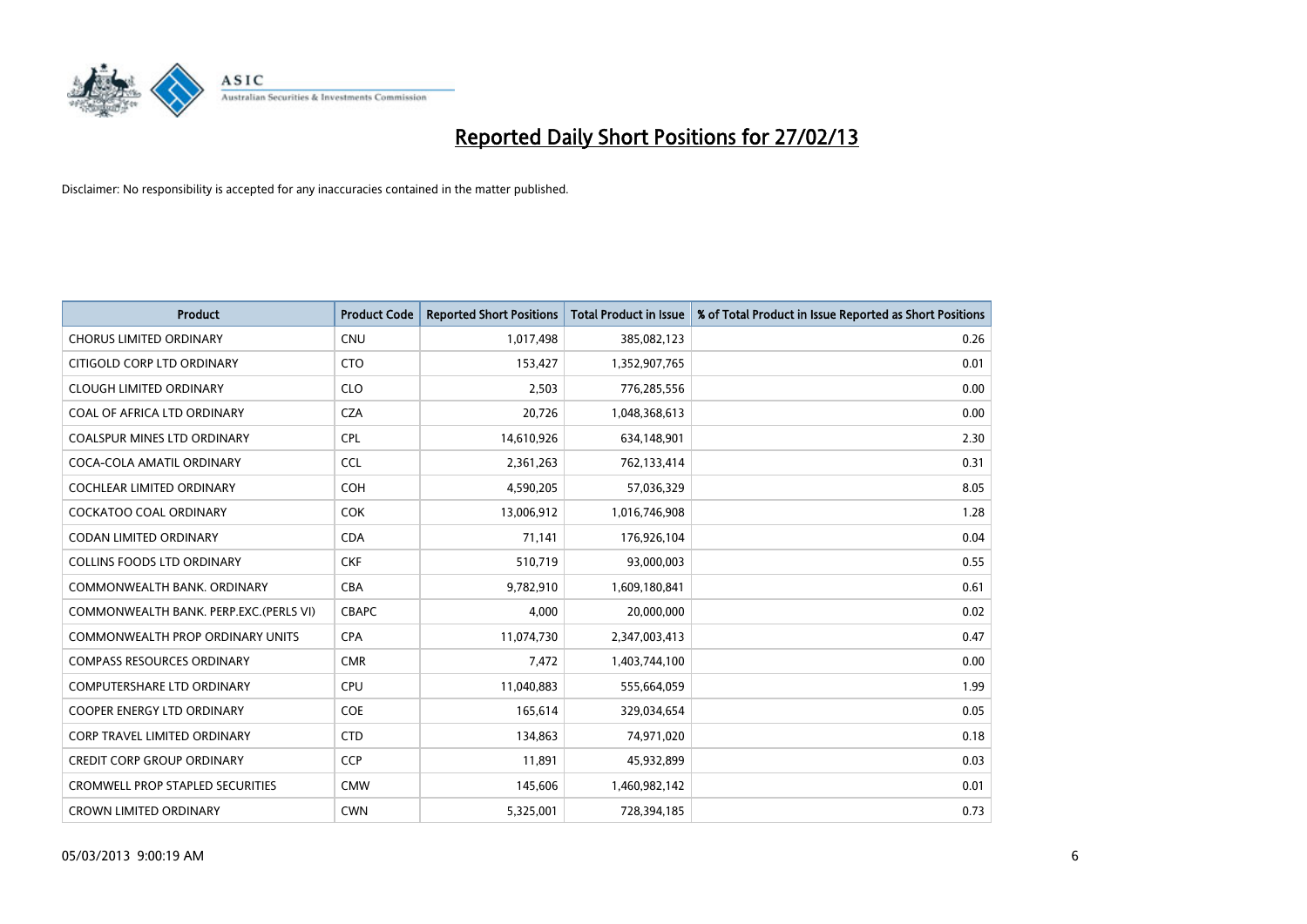

| <b>Product</b>                     | <b>Product Code</b> | <b>Reported Short Positions</b> | <b>Total Product in Issue</b> | % of Total Product in Issue Reported as Short Positions |
|------------------------------------|---------------------|---------------------------------|-------------------------------|---------------------------------------------------------|
| <b>CSG LIMITED ORDINARY</b>        | CSV                 | 326,979                         | 278,155,477                   | 0.12                                                    |
| <b>CSL LIMITED ORDINARY</b>        | <b>CSL</b>          | 1,162,517                       | 498,199,305                   | 0.23                                                    |
| <b>CSR LIMITED ORDINARY</b>        | <b>CSR</b>          | 46,788,226                      | 506,000,315                   | 9.25                                                    |
| <b>CUDECO LIMITED ORDINARY</b>     | CDU                 | 2,862,086                       | 199,877,294                   | 1.43                                                    |
| DART ENERGY LTD ORDINARY           | <b>DTE</b>          | 15,912,897                      | 878,668,388                   | 1.81                                                    |
| DATA#3 LIMITED ORDINARY            | <b>DTL</b>          | 997                             | 153,974,950                   | 0.00                                                    |
| DAVID JONES LIMITED ORDINARY       | <b>DIS</b>          | 61,695,723                      | 531,788,775                   | 11.60                                                   |
| DECMIL GROUP LIMITED ORDINARY      | <b>DCG</b>          | 942,241                         | 168,203,219                   | 0.56                                                    |
| DEEP YELLOW LIMITED ORDINARY       | <b>DYL</b>          | 500,000                         | 1,553,507,294                 | 0.03                                                    |
| DEXUS PROPERTY GROUP STAPLED UNITS | <b>DXS</b>          | 21,161,399                      | 4,839,024,176                 | 0.44                                                    |
| DISCOVERY METALS LTD ORDINARY      | <b>DML</b>          | 1,873,180                       | 486,986,451                   | 0.38                                                    |
| DOMINO PIZZA ENTERPR ORDINARY      | <b>DMP</b>          | 23,158                          | 70,192,674                    | 0.03                                                    |
| DORAY MINERALS LTD ORDINARY        | <b>DRM</b>          | 76,134                          | 141,866,768                   | 0.05                                                    |
| DOWNER EDI LIMITED ORDINARY        | <b>DOW</b>          | 3,872,036                       | 429,100,296                   | 0.90                                                    |
| DRILLSEARCH ENERGY ORDINARY        | <b>DLS</b>          | 1,254,641                       | 427,353,371                   | 0.29                                                    |
| DUET GROUP STAPLED US PROHIBIT.    | <b>DUE</b>          | 9,250,688                       | 1,169,314,842                 | 0.79                                                    |
| DULUXGROUP LIMITED ORDINARY        | <b>DLX</b>          | 6,342,037                       | 374,507,181                   | 1.69                                                    |
| <b>DWS LTD ORDINARY</b>            | <b>DWS</b>          | 301,098                         | 132,362,763                   | 0.23                                                    |
| ECHO ENTERTAINMENT ORDINARY        | <b>EGP</b>          | 8,417,700                       | 825,672,730                   | 1.02                                                    |
| ELDERS LIMITED ORDINARY            | <b>ELD</b>          | 16,513,300                      | 448,598,480                   | 3.68                                                    |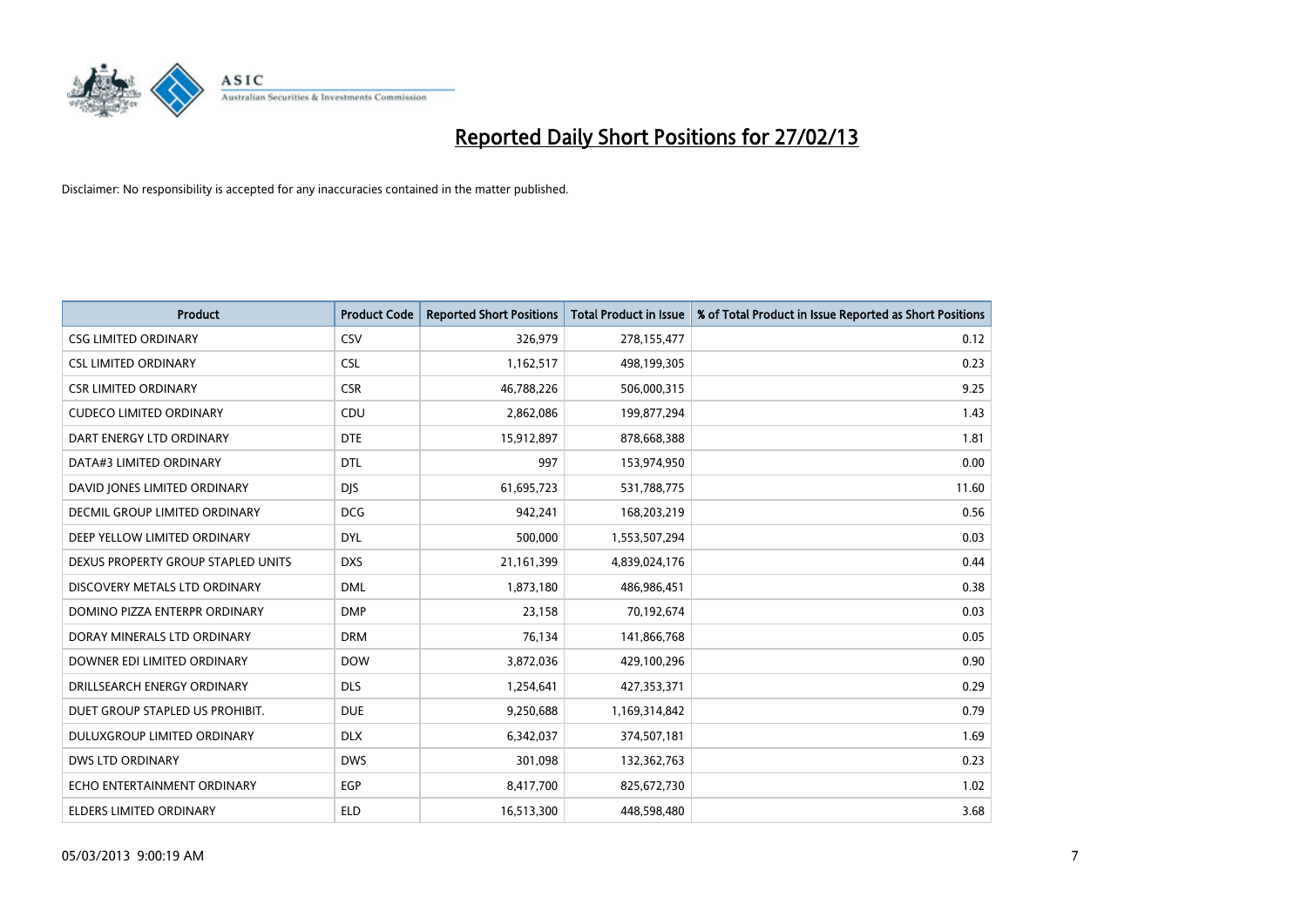

| <b>Product</b>                         | <b>Product Code</b> | <b>Reported Short Positions</b> | <b>Total Product in Issue</b> | % of Total Product in Issue Reported as Short Positions |
|----------------------------------------|---------------------|---------------------------------|-------------------------------|---------------------------------------------------------|
| ELEMENTAL MINERALS ORDINARY            | <b>ELM</b>          | 33,456                          | 288,587,228                   | 0.01                                                    |
| ELEMENTOS LIMITED ORDINARY             | <b>ELT</b>          | 16                              | 149,531,420                   | 0.00                                                    |
| <b>EMECO HOLDINGS ORDINARY</b>         | <b>EHL</b>          | 5,216,472                       | 599,675,707                   | 0.87                                                    |
| <b>ENDEAVOUR MIN CORP CDI 1:1</b>      | <b>EVR</b>          | 87,567                          | 129,653,699                   | 0.07                                                    |
| <b>ENERGY RESOURCES ORDINARY 'A'</b>   | <b>ERA</b>          | 7,507,816                       | 517,725,062                   | 1.45                                                    |
| <b>ENERGY WORLD CORPOR, ORDINARY</b>   | <b>EWC</b>          | 19,569,594                      | 1,734,166,672                 | 1.13                                                    |
| <b>ENERO GROUP LTD ORDINARY</b>        | EGG                 | 60,000                          | 85,604,954                    | 0.07                                                    |
| ENVESTRA LIMITED ORDINARY              | <b>ENV</b>          | 8,819,073                       | 1,603,333,497                 | 0.55                                                    |
| EVOLUTION MINING LTD ORDINARY          | <b>EVN</b>          | 9,901,973                       | 708,092,989                   | 1.40                                                    |
| FAIRFAX MEDIA LTD ORDINARY             | <b>FXI</b>          | 393,357,609                     | 2,351,955,725                 | 16.72                                                   |
| FANTASTIC HOLDINGS ORDINARY            | <b>FAN</b>          | 1,106                           | 102,739,538                   | 0.00                                                    |
| <b>FAR LTD ORDINARY</b>                | <b>FAR</b>          | 21,000,000                      | 2,499,846,742                 | 0.84                                                    |
| FEDERATION CNTRES ORD/UNIT STAPLED SEC | <b>FDC</b>          | 7,158,045                       | 1,427,594,472                 | 0.50                                                    |
| <b>FINBAR GROUP LIMITED ORDINARY</b>   | <b>FRI</b>          | 997                             | 214,824,630                   | 0.00                                                    |
| FKP PROPERTY GROUP STAPLED SECURITIES  | <b>FKP</b>          | 5,536,387                       | 321,578,705                   | 1.72                                                    |
| FLEETWOOD CORP ORDINARY                | <b>FWD</b>          | 3,116,710                       | 60,033,258                    | 5.19                                                    |
| FLETCHER BUILDING ORDINARY             | <b>FBU</b>          | 4,111,844                       | 684,793,538                   | 0.60                                                    |
| FLEXIGROUP LIMITED ORDINARY            | <b>FXL</b>          | 47,920                          | 287,869,669                   | 0.02                                                    |
| FLIGHT CENTRE ORDINARY                 | <b>FLT</b>          | 11,060,431                      | 100,170,726                   | 11.04                                                   |
| FLINDERS MINES LTD ORDINARY            | <b>FMS</b>          | 2,040,295                       | 1,821,300,404                 | 0.11                                                    |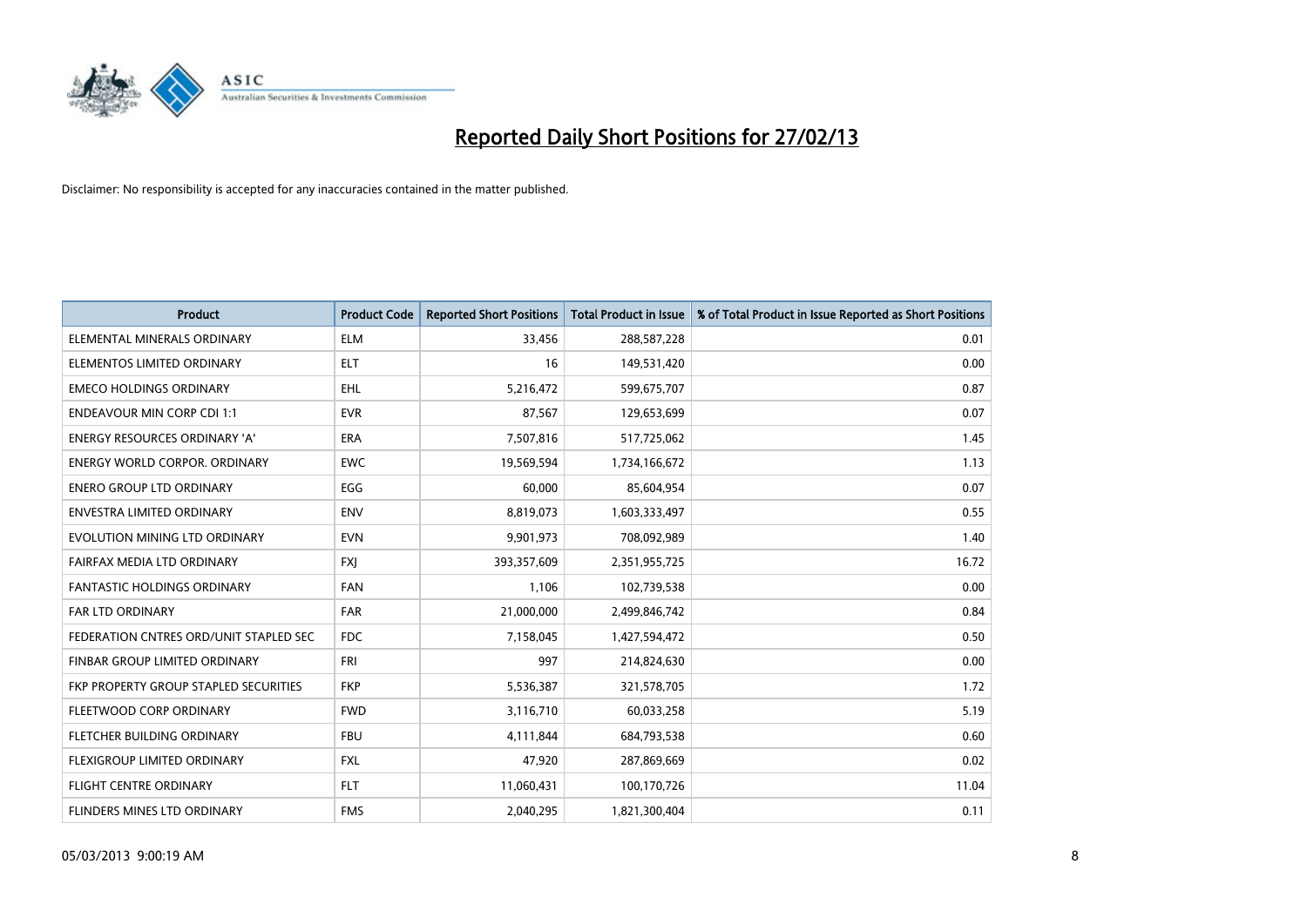

| <b>Product</b>                            | <b>Product Code</b> | <b>Reported Short Positions</b> | <b>Total Product in Issue</b> | % of Total Product in Issue Reported as Short Positions |
|-------------------------------------------|---------------------|---------------------------------|-------------------------------|---------------------------------------------------------|
| FONTERRA SHARE FUND ORDINARY UNITS        | FSF                 | 34,842                          | 95,689,327                    | 0.04                                                    |
| FORGE GROUP LIMITED ORDINARY              | FGE                 | 89,404                          | 86,169,014                    | 0.10                                                    |
| <b>FORTESCUE METALS GRP ORDINARY</b>      | <b>FMG</b>          | 147,905,173                     | 3,113,798,659                 | 4.75                                                    |
| <b>G.U.D. HOLDINGS ORDINARY</b>           | <b>GUD</b>          | 3,901,669                       | 71,341,319                    | 5.47                                                    |
| <b>G8 EDUCATION LIMITED ORDINARY</b>      | <b>GEM</b>          | 442,786                         | 270,940,348                   | 0.16                                                    |
| <b>GALAXY RESOURCES ORDINARY</b>          | <b>GXY</b>          | 3,717,097                       | 560,357,421                   | 0.66                                                    |
| <b>GENETIC TECHNOLOGIES ORDINARY</b>      | <b>GTG</b>          | 436,950                         | 475,471,819                   | 0.09                                                    |
| <b>GEODYNAMICS LIMITED ORDINARY</b>       | GDY                 | 850                             | 406,452,608                   | 0.00                                                    |
| <b>GINDALBIE METALS LTD ORDINARY</b>      | <b>GBG</b>          | 43,581,815                      | 1,404,350,200                 | 3.10                                                    |
| <b>GOODMAN FIELDER, ORDINARY</b>          | <b>GFF</b>          | 26,570,230                      | 1,955,559,207                 | 1.36                                                    |
| <b>GOODMAN GROUP STAPLED US PROHIBIT.</b> | <b>GMG</b>          | 1,137,227                       | 1,713,233,947                 | 0.07                                                    |
| <b>GPT GROUP STAPLED SEC.</b>             | <b>GPT</b>          | 8,247,322                       | 1,768,731,729                 | 0.47                                                    |
| <b>GRAINCORP LIMITED A CLASS ORDINARY</b> | <b>GNC</b>          | 1,090,632                       | 228,855,628                   | 0.48                                                    |
| <b>GRANGE RESOURCES, ORDINARY</b>         | <b>GRR</b>          | 1,035,819                       | 1,156,181,782                 | 0.09                                                    |
| <b>GREENLAND MIN EN LTD ORDINARY</b>      | GGG                 | 4,856,481                       | 567,937,409                   | 0.86                                                    |
| <b>GRYPHON MINERALS LTD ORDINARY</b>      | GRY                 | 27,055,107                      | 400,464,983                   | 6.76                                                    |
| <b>GUILDFORD COAL LTD ORDINARY</b>        | <b>GUF</b>          | 1,666,230                       | 521,046,899                   | 0.32                                                    |
| <b>GUIARAT NRE COAL LTD ORDINARY</b>      | <b>GNM</b>          | 1,624,800                       | 1,376,138,678                 | 0.12                                                    |
| <b>GUNNS LIMITED ORDINARY</b>             | <b>GNS</b>          | 51,772,667                      | 848,401,559                   | 6.10                                                    |
| <b>GWA GROUP LTD ORDINARY</b>             | <b>GWA</b>          | 5,701,945                       | 304,706,899                   | 1.87                                                    |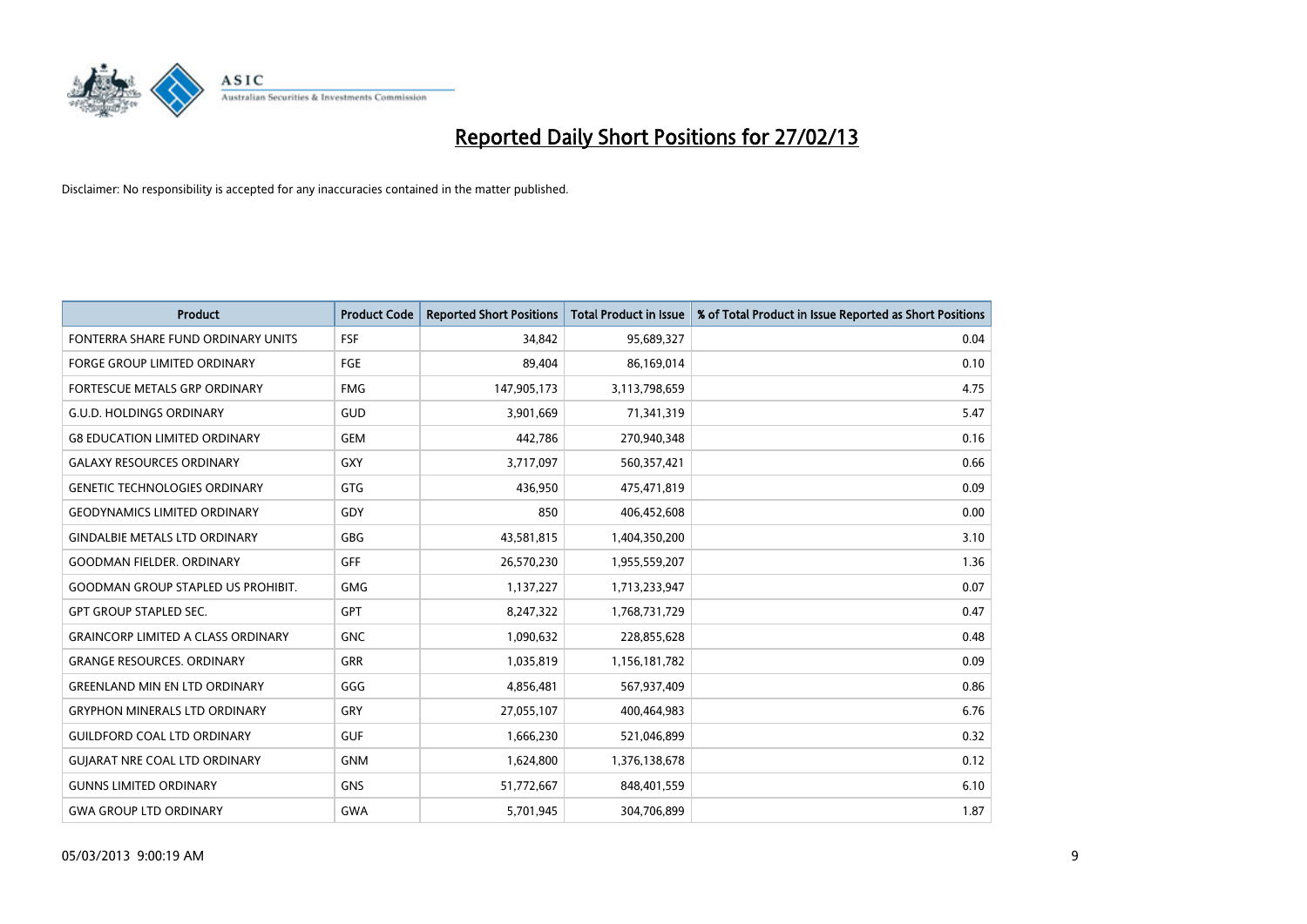

| <b>Product</b>                           | <b>Product Code</b> | <b>Reported Short Positions</b> | <b>Total Product in Issue</b> | % of Total Product in Issue Reported as Short Positions |
|------------------------------------------|---------------------|---------------------------------|-------------------------------|---------------------------------------------------------|
| <b>HARVEY NORMAN ORDINARY</b>            | <b>HVN</b>          | 102,958,300                     | 1,062,316,784                 | 9.69                                                    |
| HASTIE GROUP LIMITED ORDINARY            | <b>HST</b>          | 210,891                         | 137,353,504                   | 0.15                                                    |
| <b>HENDERSON GROUP CDI 1:1</b>           | <b>HGG</b>          | 2,306,361                       | 718,996,007                   | 0.32                                                    |
| HFA HOLDINGS LIMITED ORDINARY            | <b>HFA</b>          | 3,809                           | 117,332,831                   | 0.00                                                    |
| <b>HIGHLANDS PACIFIC ORDINARY</b>        | <b>HIG</b>          | 483.892                         | 789,132,854                   | 0.06                                                    |
| HILLGROVE RES LTD ORDINARY               | <b>HGO</b>          | 2,044,545                       | 1,022,760,221                 | 0.20                                                    |
| HILLS HOLDINGS LTD ORDINARY              | <b>HIL</b>          | 2,500,349                       | 246,500,444                   | 1.01                                                    |
| HORIZON OIL LIMITED ORDINARY             | <b>HZN</b>          | 33,460,713                      | 1,133,316,515                 | 2.95                                                    |
| <b>ICON ENERGY LIMITED ORDINARY</b>      | <b>ICN</b>          | 1,724,608                       | 533,391,210                   | 0.32                                                    |
| <b>IINET LIMITED ORDINARY</b>            | <b>IIN</b>          | 656,044                         | 161,238,847                   | 0.41                                                    |
| <b>ILUKA RESOURCES ORDINARY</b>          | ILU                 | 59,499,130                      | 418,700,517                   | 14.21                                                   |
| <b>IMDEX LIMITED ORDINARY</b>            | <b>IMD</b>          | 893,862                         | 210,473,188                   | 0.42                                                    |
| IMF (AUSTRALIA) LTD ORDINARY             | <b>IMF</b>          | 733,447                         | 123,201,716                   | 0.60                                                    |
| <b>INCITEC PIVOT ORDINARY</b>            | IPL                 | 8,811,756                       | 1,628,730,107                 | 0.54                                                    |
| <b>INDEPENDENCE GROUP ORDINARY</b>       | <b>IGO</b>          | 2,744,693                       | 232,882,535                   | 1.18                                                    |
| <b>INDOPHIL RESOURCES ORDINARY</b>       | <b>IRN</b>          | 657,594                         | 1,203,146,194                 | 0.05                                                    |
| <b>INFIGEN ENERGY STAPLED SECURITIES</b> | <b>IFN</b>          | 3,313,675                       | 762,265,972                   | 0.43                                                    |
| INSURANCE AUSTRALIA ORDINARY             | IAG                 | 4,273,424                       | 2,079,034,021                 | 0.21                                                    |
| <b>INTEGRATED RESEARCH ORDINARY</b>      | IRI                 | 49.874                          | 168,359,453                   | 0.03                                                    |
| <b>INTREPID MINES ORDINARY</b>           | <b>IAU</b>          | 9,649,253                       | 555,623,798                   | 1.74                                                    |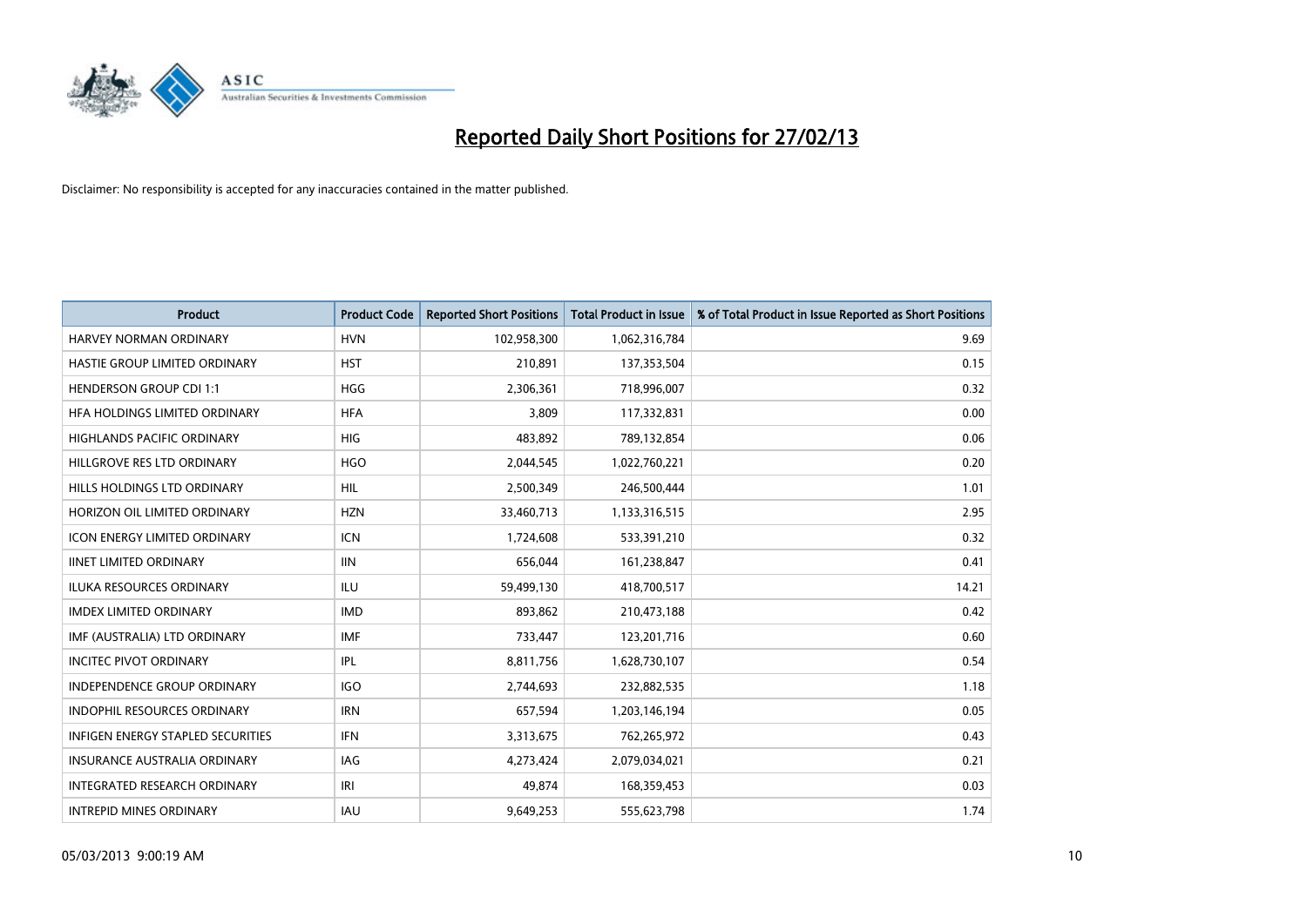

| <b>Product</b>                                  | <b>Product Code</b> | <b>Reported Short Positions</b> | <b>Total Product in Issue</b> | % of Total Product in Issue Reported as Short Positions |
|-------------------------------------------------|---------------------|---------------------------------|-------------------------------|---------------------------------------------------------|
| <b>INVESTA OFFICE FUND STAPLED SECURITIES</b>   | <b>IOF</b>          | 2,498,323                       | 614,047,458                   | 0.41                                                    |
| <b>INVOCARE LIMITED ORDINARY</b>                | IVC                 | 2,659,450                       | 110,030,298                   | 2.42                                                    |
| ION LIMITED ORDINARY                            | <b>ION</b>          | 164,453                         | 256,365,105                   | 0.06                                                    |
| <b>IOOF HOLDINGS LTD ORDINARY</b>               | IFL.                | 1,565,583                       | 232,091,225                   | 0.67                                                    |
| <b>IRESS LIMITED ORDINARY</b>                   | <b>IRE</b>          | 2,013,152                       | 128,620,231                   | 1.57                                                    |
| <b>IRON ORE HOLDINGS ORDINARY</b>               | <b>IOH</b>          | 39,352                          | 161,174,005                   | 0.02                                                    |
| <b>IVANHOE AUSTRALIA ORDINARY</b>               | <b>IVA</b>          | 1,380,991                       | 724,339,661                   | 0.19                                                    |
| <b>JAMES HARDIE INDUST CHESS DEPOSITARY INT</b> | <b>IHX</b>          | 7,604,839                       | 440,917,727                   | 1.72                                                    |
| <b>IB HI-FI LIMITED ORDINARY</b>                | <b>IBH</b>          | 19,337,316                      | 98,893,976                    | 19.55                                                   |
| <b>IUMBO INTERACTIVE ORDINARY</b>               | <b>JIN</b>          | 800                             | 43,112,560                    | 0.00                                                    |
| <b>JUPITER MINES ORDINARY</b>                   | <b>IMS</b>          | 30                              | 2,281,835,383                 | 0.00                                                    |
| <b>KAGARA LTD ORDINARY</b>                      | <b>KZL</b>          | 3,010,378                       | 798,953,117                   | 0.38                                                    |
| KANGAROO RES LTD ORDINARY                       | <b>KRL</b>          | 23,242                          | 3,434,430,012                 | 0.00                                                    |
| KAROON GAS AUSTRALIA ORDINARY                   | <b>KAR</b>          | 467.463                         | 221,420,769                   | 0.21                                                    |
| KATHMANDU HOLD LTD ORDINARY                     | <b>KMD</b>          | 17,209                          | 200,215,894                   | 0.01                                                    |
| <b>KBL MINING LIMITED ORDINARY</b>              | <b>KBL</b>          | 1,820                           | 293,535,629                   | 0.00                                                    |
| KINGSGATE CONSOLID. ORDINARY                    | <b>KCN</b>          | 13,091,948                      | 151,828,173                   | 8.62                                                    |
| KINGSROSE MINING LTD ORDINARY                   | <b>KRM</b>          | 283,382                         | 291,959,871                   | 0.10                                                    |
| LEIGHTON HOLDINGS ORDINARY                      | LEI                 | 7,758,647                       | 337, 164, 188                 | 2.30                                                    |
| LEND LEASE GROUP UNIT/ORD STAPLED               | LLC                 | 4,495,345                       | 574,351,883                   | 0.78                                                    |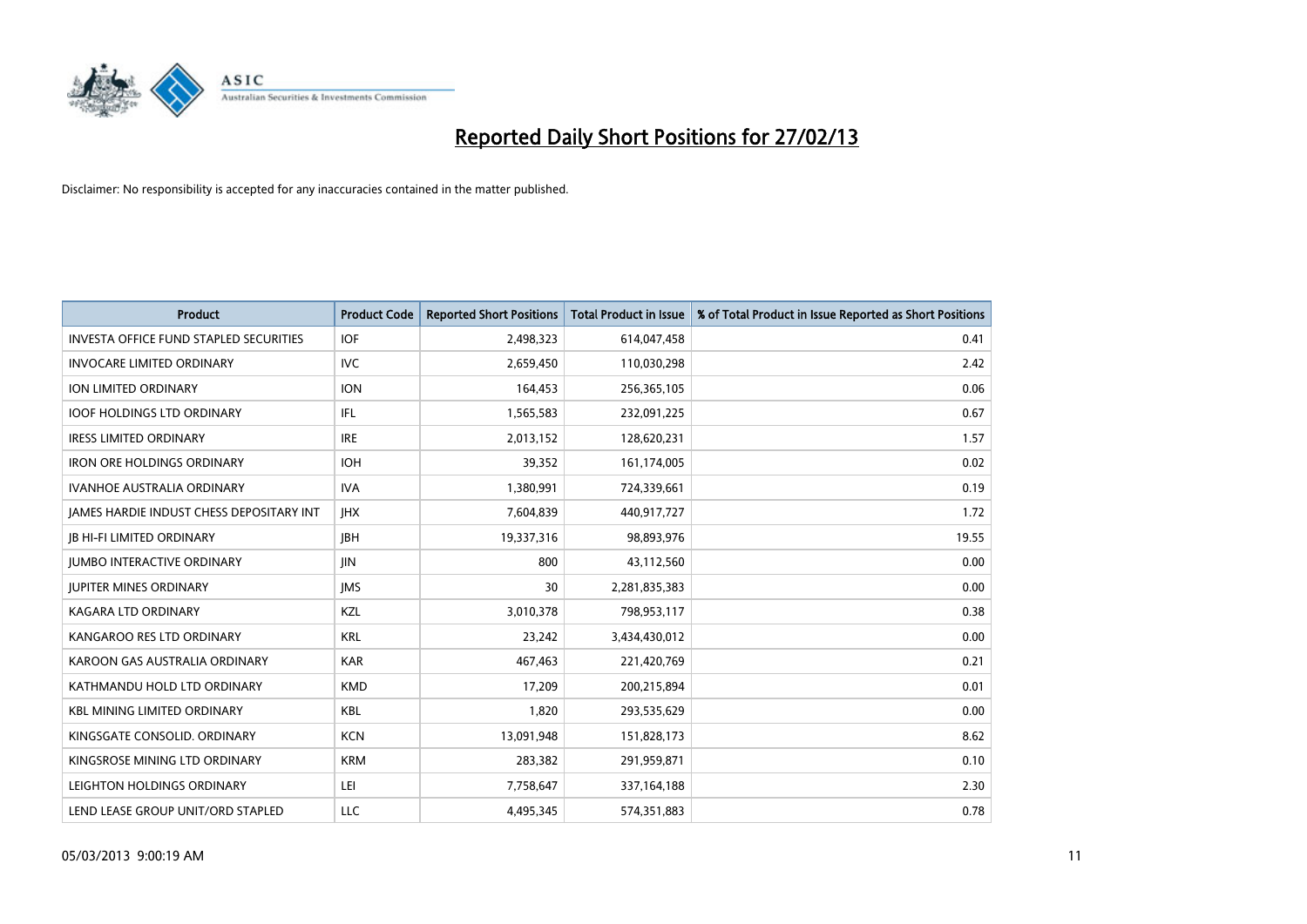

| <b>Product</b>                        | <b>Product Code</b> | <b>Reported Short Positions</b> | <b>Total Product in Issue</b> | % of Total Product in Issue Reported as Short Positions |
|---------------------------------------|---------------------|---------------------------------|-------------------------------|---------------------------------------------------------|
| LINC ENERGY LTD ORDINARY              | <b>LNC</b>          | 16,250,989                      | 517,770,424                   | 3.14                                                    |
| LYCOPODIUM LIMITED ORDINARY           | LYL                 | 302                             | 38,755,103                    | 0.00                                                    |
| LYNAS CORPORATION ORDINARY            | LYC.                | 189,972,931                     | 1,960,801,292                 | 9.69                                                    |
| M2 TELECOMMUNICATION ORDINARY         | <b>MTU</b>          | 7,939,969                       | 158,016,251                   | 5.02                                                    |
| <b>MACA LIMITED ORDINARY</b>          | <b>MLD</b>          | 847,520                         | 150,000,000                   | 0.57                                                    |
| <b>MACMAHON HOLDINGS ORDINARY</b>     | <b>MAH</b>          | 9,304,066                       | 1,261,699,966                 | 0.74                                                    |
| MACO ATLAS ROADS GRP ORDINARY STAPLED | <b>MOA</b>          | 9,757,145                       | 478,531,436                   | 2.04                                                    |
| MACQUARIE GROUP LTD ORDINARY          | <b>MOG</b>          | 4,518,360                       | 339,181,053                   | 1.33                                                    |
| MAGELLAN FIN GRP LTD ORDINARY         | <b>MFG</b>          | 7,972                           | 152,558,341                   | 0.01                                                    |
| <b>MATRIX C &amp; E LTD ORDINARY</b>  | <b>MCE</b>          | 3,749,734                       | 94,555,428                    | 3.97                                                    |
| MAVERICK DRILLING ORDINARY            | <b>MAD</b>          | 8,641,794                       | 452,726,751                   | 1.91                                                    |
| MCMILLAN SHAKESPEARE ORDINARY         | <b>MMS</b>          | 195,372                         | 74,523,965                    | 0.26                                                    |
| MEDUSA MINING LTD ORDINARY            | <b>MML</b>          | 3,752,490                       | 188,903,911                   | 1.99                                                    |
| MELBOURNE IT LIMITED ORDINARY         | <b>MLB</b>          | 492,222                         | 82,451,363                    | 0.60                                                    |
| MEO AUSTRALIA LTD ORDINARY            | <b>MEO</b>          | 432,047                         | 627,264,587                   | 0.07                                                    |
| <b>MERMAID MARINE ORDINARY</b>        | <b>MRM</b>          | 1,496,567                       | 223,832,900                   | 0.67                                                    |
| MESOBLAST LIMITED ORDINARY            | <b>MSB</b>          | 16,858,085                      | 287,840,322                   | 5.86                                                    |
| METALS X LIMITED ORDINARY             | <b>MLX</b>          | 77,960                          | 1,651,766,110                 | 0.00                                                    |
| METCASH LIMITED ORDINARY              | <b>MTS</b>          | 95,953,088                      | 880,704,786                   | 10.90                                                   |
| METMINCO LIMITED ORDINARY             | <b>MNC</b>          | 54,825                          | 1,749,543,023                 | 0.00                                                    |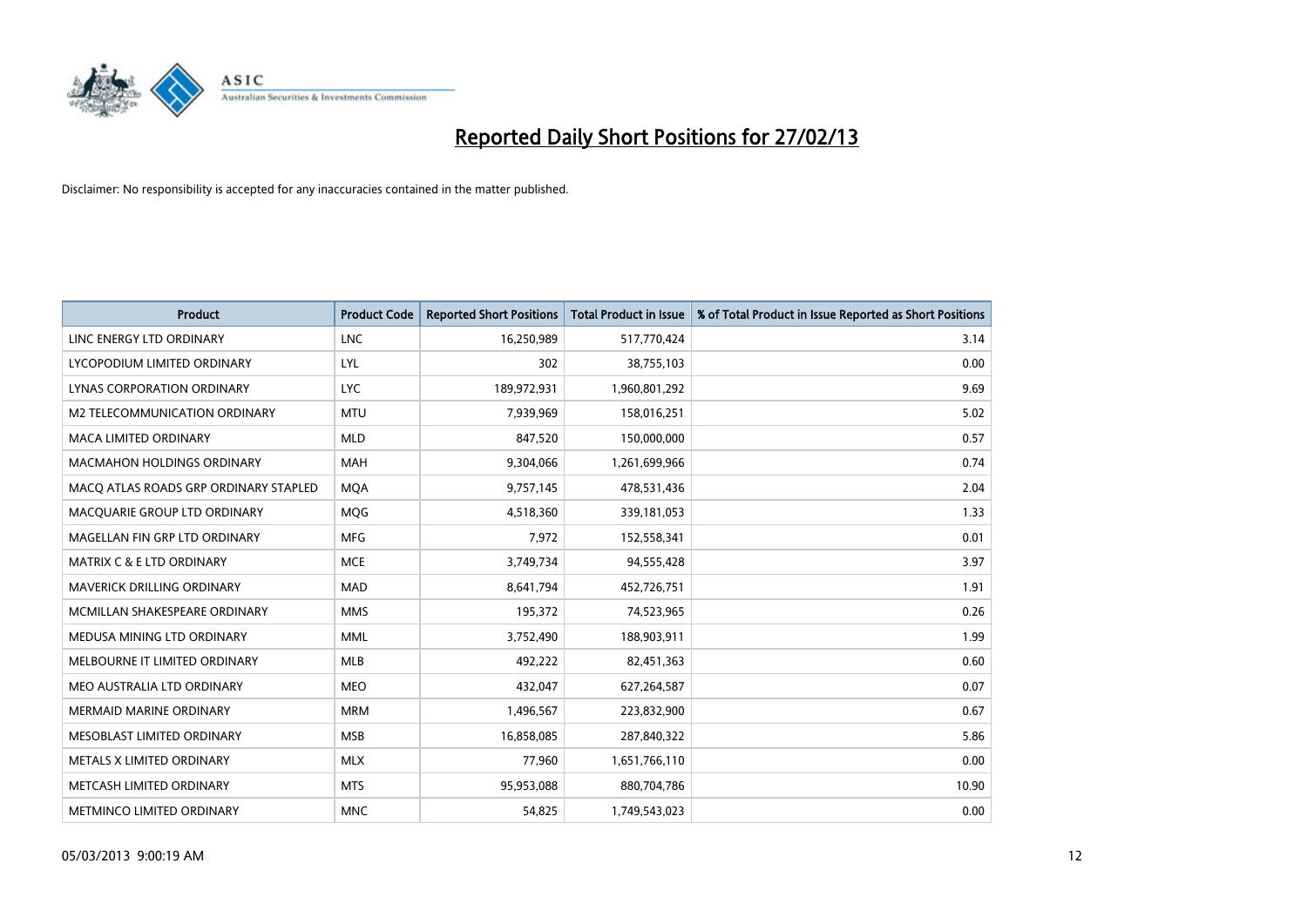

| <b>Product</b>                    | <b>Product Code</b> | <b>Reported Short Positions</b> | <b>Total Product in Issue</b> | % of Total Product in Issue Reported as Short Positions |
|-----------------------------------|---------------------|---------------------------------|-------------------------------|---------------------------------------------------------|
| MICLYN EXP OFFSHR ORDINARY        | <b>MIO</b>          | 8.803                           | 278,639,188                   | 0.00                                                    |
| MILTON CORPORATION ORDINARY       | <b>MLT</b>          | 12,800                          | 121,625,655                   | 0.01                                                    |
| MINCOR RESOURCES NL ORDINARY      | <b>MCR</b>          | 2,285,981                       | 188,208,274                   | 1.21                                                    |
| MINERAL DEPOSITS ORDINARY         | <b>MDL</b>          | 987,884                         | 83,538,786                    | 1.18                                                    |
| MINERAL RESOURCES, ORDINARY       | <b>MIN</b>          | 1,778,993                       | 185,724,169                   | 0.96                                                    |
| MIRABELA NICKEL LTD ORDINARY      | <b>MBN</b>          | 11,035,788                      | 876,765,094                   | 1.26                                                    |
| MIRVAC GROUP STAPLED SECURITIES   | <b>MGR</b>          | 4,936,127                       | 3,425,587,451                 | 0.14                                                    |
| MOLOPO ENERGY LTD ORDINARY        | <b>MPO</b>          | 757,237                         | 246,230,752                   | 0.31                                                    |
| MONADELPHOUS GROUP ORDINARY       | <b>MND</b>          | 7,495,398                       | 90,663,543                    | 8.27                                                    |
| MORTGAGE CHOICE LTD ORDINARY      | <b>MOC</b>          | 2,188,159                       | 123,431,282                   | 1.77                                                    |
| MOUNT GIBSON IRON ORDINARY        | <b>MGX</b>          | 6,514,997                       | 1,090,584,232                 | 0.60                                                    |
| MULTIPLEX SITES SITES             | <b>MXUPA</b>        | 602                             | 4,500,000                     | 0.01                                                    |
| MURCHISON METALS LTD ORDINARY     | <b>MMX</b>          | 3,750,416                       | 450,497,346                   | 0.83                                                    |
| <b>MYER HOLDINGS LTD ORDINARY</b> | <b>MYR</b>          | 77,216,930                      | 583,384,551                   | 13.24                                                   |
| <b>MYSTATE LIMITED ORDINARY</b>   | <b>MYS</b>          | 22,081                          | 87,117,374                    | 0.03                                                    |
| NATIONAL AUST. BANK ORDINARY      | <b>NAB</b>          | 10,842,599                      | 2,342,259,881                 | 0.46                                                    |
| NAVITAS LIMITED ORDINARY          | <b>NVT</b>          | 12,493,422                      | 375,367,918                   | 3.33                                                    |
| NEON ENERGY LIMITED ORDINARY      | <b>NEN</b>          | 2,816,679                       | 549,844,091                   | 0.51                                                    |
| NEW HOPE CORPORATION ORDINARY     | NHC                 | 2,525,799                       | 830,563,352                   | 0.30                                                    |
| NEW STANDARD ENERGY ORDINARY      | <b>NSE</b>          | 770,068                         | 305,331,847                   | 0.25                                                    |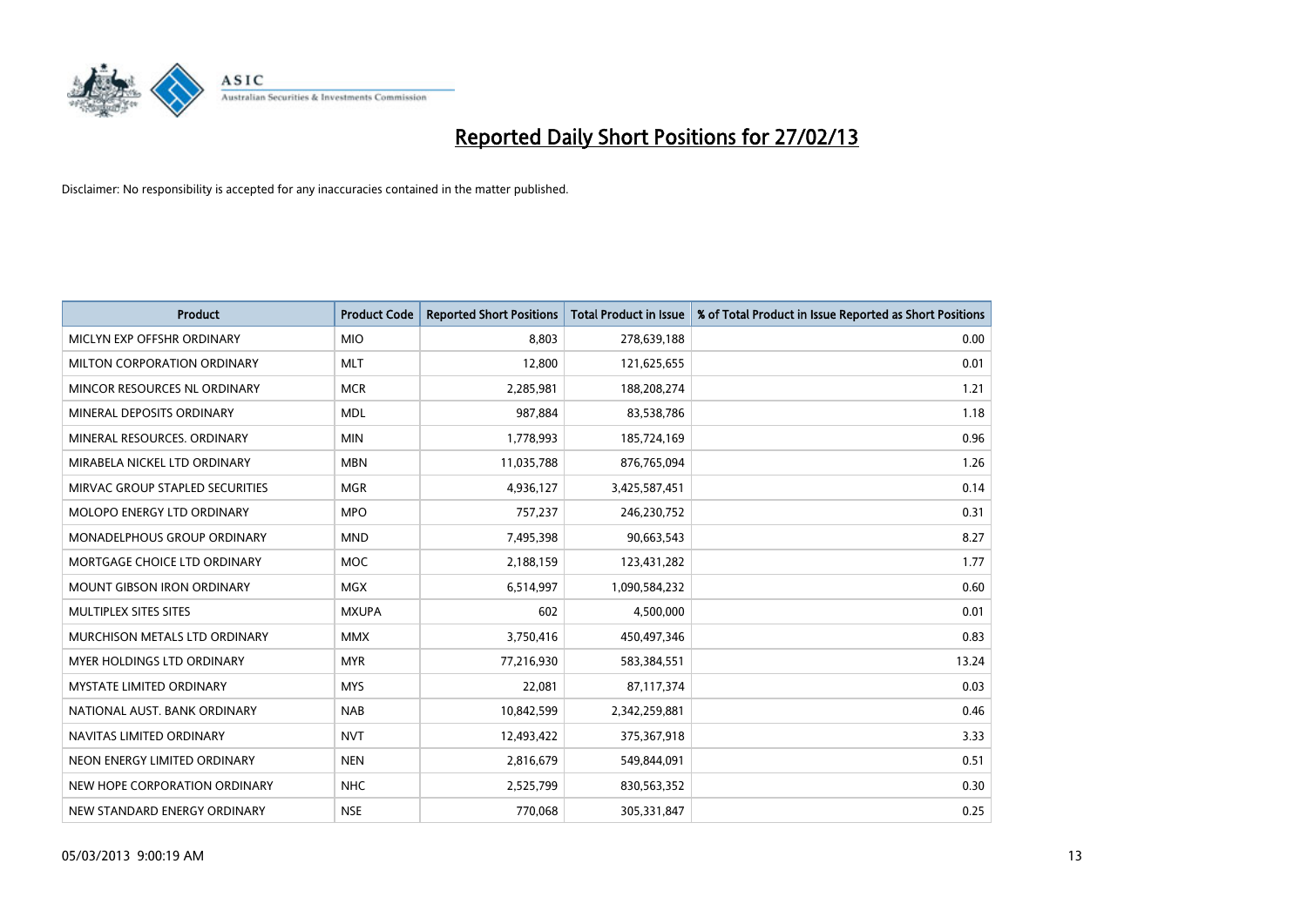

| <b>Product</b>                        | <b>Product Code</b> | <b>Reported Short Positions</b> | <b>Total Product in Issue</b> | % of Total Product in Issue Reported as Short Positions |
|---------------------------------------|---------------------|---------------------------------|-------------------------------|---------------------------------------------------------|
| NEWCREST MINING ORDINARY              | <b>NCM</b>          | 4,897,591                       | 765,906,839                   | 0.64                                                    |
| NEWS CORP A NON-VOTING CDI            | <b>NWSLV</b>        | 2,262,180                       | 1,524,906,773                 | 0.15                                                    |
| NEWS CORP B VOTING CDI                | <b>NWS</b>          | 1,221,153                       | 798,520,953                   | 0.15                                                    |
| NEWSAT LIMITED ORDINARY               | <b>NWT</b>          | 3,239,187                       | 233,052,157                   | 1.39                                                    |
| NEXTDC LIMITED ORDINARY               | <b>NXT</b>          | 4,079,051                       | 172,602,288                   | 2.36                                                    |
| NEXUS ENERGY LIMITED ORDINARY         | <b>NXS</b>          | 11,712,333                      | 1,329,821,159                 | 0.88                                                    |
| NIB HOLDINGS LIMITED ORDINARY         | <b>NHF</b>          | 31.271                          | 439,004,182                   | 0.01                                                    |
| NIDO PETROLEUM ORDINARY               | <b>NDO</b>          | 105,313                         | 1,906,373,341                 | 0.01                                                    |
| NOBLE MINERAL RES ORDINARY            | <b>NMG</b>          | 2,530,602                       | 666,397,952                   | 0.38                                                    |
| NORFOLK GROUP ORDINARY                | <b>NFK</b>          | 50                              | 158,890,730                   | 0.00                                                    |
| NORTHERN IRON LTD ORDINARY            | <b>NFE</b>          | 2,046,833                       | 484,405,314                   | 0.42                                                    |
| NORTHERN STAR ORDINARY                | <b>NST</b>          | 7,880,102                       | 424,277,027                   | 1.86                                                    |
| NRW HOLDINGS LIMITED ORDINARY         | <b>NWH</b>          | 7,368,061                       | 278,888,011                   | 2.64                                                    |
| NUFARM LIMITED ORDINARY               | <b>NUF</b>          | 5,859,936                       | 262,796,891                   | 2.23                                                    |
| <b>OAKTON LIMITED ORDINARY</b>        | <b>OKN</b>          | 7,449                           | 90,032,442                    | 0.01                                                    |
| OCEANAGOLD CORP. CHESS DEPOSITARY INT | <b>OGC</b>          | 1,199,705                       | 293,517,918                   | 0.41                                                    |
| OIL SEARCH LTD ORDINARY               | OSH                 | 24,251,093                      | 1,334,756,742                 | 1.82                                                    |
| OM HOLDINGS LIMITED ORDINARY          | OMH                 | 4,038,174                       | 673,423,337                   | 0.60                                                    |
| ORICA LIMITED ORDINARY                | ORI                 | 2,267,653                       | 366,768,327                   | 0.62                                                    |
| ORIGIN ENERGY ORDINARY                | <b>ORG</b>          | 17,367,253                      | 1,094,031,475                 | 1.59                                                    |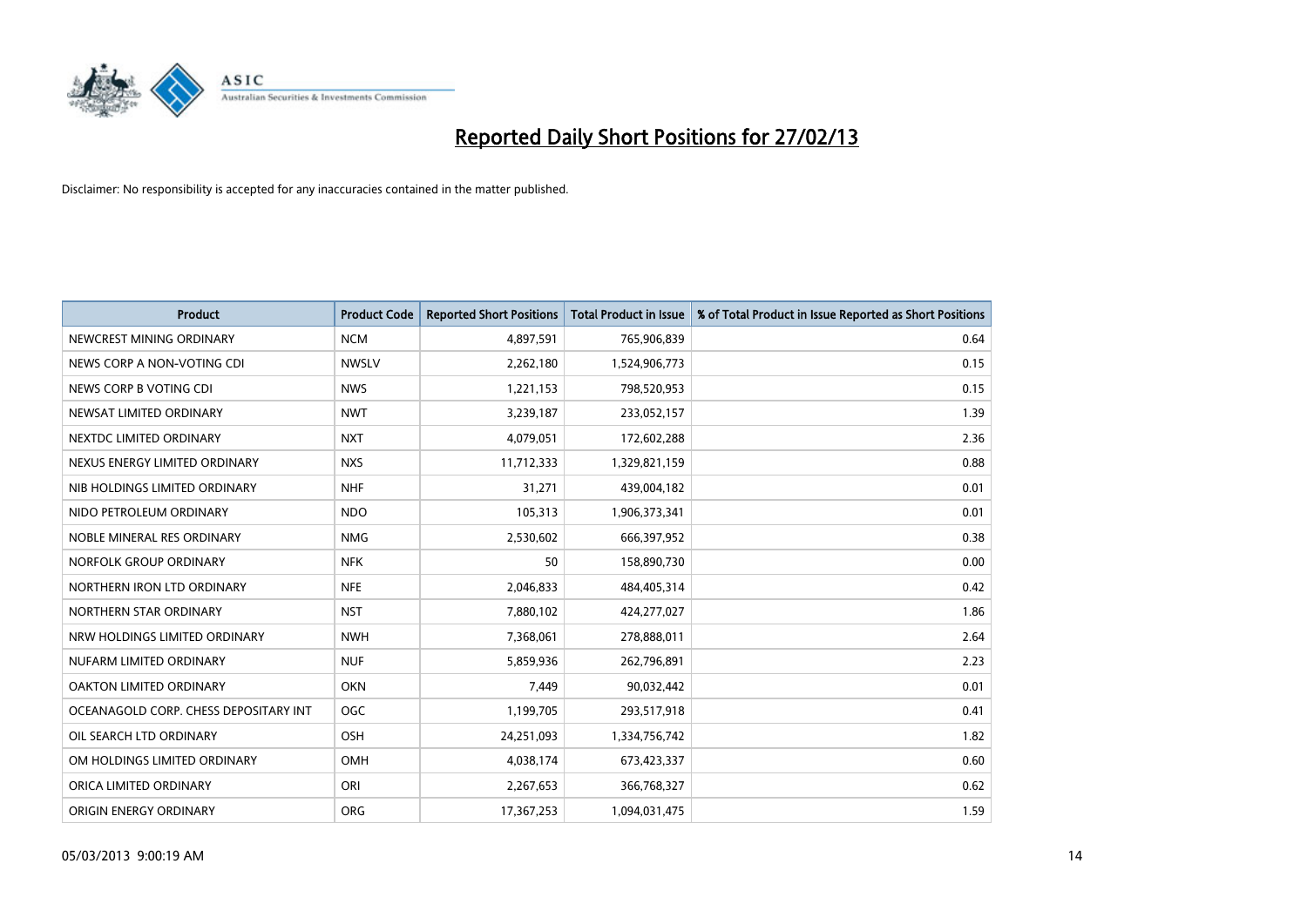

| <b>Product</b>               | <b>Product Code</b> | <b>Reported Short Positions</b> | <b>Total Product in Issue</b> | % of Total Product in Issue Reported as Short Positions |
|------------------------------|---------------------|---------------------------------|-------------------------------|---------------------------------------------------------|
| OROCOBRE LIMITED ORDINARY    | <b>ORE</b>          | 348,518                         | 117,745,140                   | 0.30                                                    |
| OROTONGROUP LIMITED ORDINARY | ORL                 | 176                             | 40,880,902                    | 0.00                                                    |
| ORPHEUS ENERGY LTD ORDINARY  | <b>OEG</b>          | 67,200                          | 130,475,919                   | 0.05                                                    |
| OZ MINERALS ORDINARY         | OZL                 | 11,970,134                      | 303,470,022                   | 3.94                                                    |
| PACIFIC BRANDS ORDINARY      | <b>PBG</b>          | 12,544,445                      | 912,915,695                   | 1.37                                                    |
| PALADIN ENERGY LTD ORDINARY  | <b>PDN</b>          | 111,469,379                     | 836,969,286                   | 13.32                                                   |
| PANAUST LIMITED ORDINARY     | <b>PNA</b>          | 1,447,726                       | 606,155,069                   | 0.24                                                    |
| PANORAMIC RESOURCES ORDINARY | PAN                 | 1,138,107                       | 256,058,555                   | 0.44                                                    |
| PAPERLINX LIMITED ORDINARY   | <b>PPX</b>          | 166,194                         | 609,280,761                   | 0.03                                                    |
| PAPILLON RES LTD ORDINARY    | <b>PIR</b>          | 1,936,981                       | 297,028,210                   | 0.65                                                    |
| PATTIES FOODS LTD ORDINARY   | PFL                 | 4,035                           | 139,065,639                   | 0.00                                                    |
| PEET LIMITED ORDINARY        | <b>PPC</b>          | 3,289,781                       | 321,013,141                   | 1.02                                                    |
| PERILYA LIMITED ORDINARY     | PEM                 | 514                             | 769,316,426                   | 0.00                                                    |
| PERPETUAL LIMITED ORDINARY   | PPT                 | 2,141,496                       | 41,980,678                    | 5.10                                                    |
| PERSEUS MINING LTD ORDINARY  | PRU                 | 25,868,707                      | 457,962,088                   | 5.65                                                    |
| PHARMAXIS LTD ORDINARY       | <b>PXS</b>          | 11,502,203                      | 308,543,389                   | 3.73                                                    |
| PHOSPHAGENICS LTD. ORDINARY  | POH                 | 1,285,000                       | 1,020,215,957                 | 0.13                                                    |
| PLATINUM ASSET ORDINARY      | <b>PTM</b>          | 8,853,897                       | 561,347,878                   | 1.58                                                    |
| PLATINUM AUSTRALIA ORDINARY  | <b>PLA</b>          | 836,127                         | 504,968,043                   | 0.17                                                    |
| PMI GOLD CORP CDI 1:1        | <b>PVM</b>          | 126,140                         | 127,637,501                   | 0.10                                                    |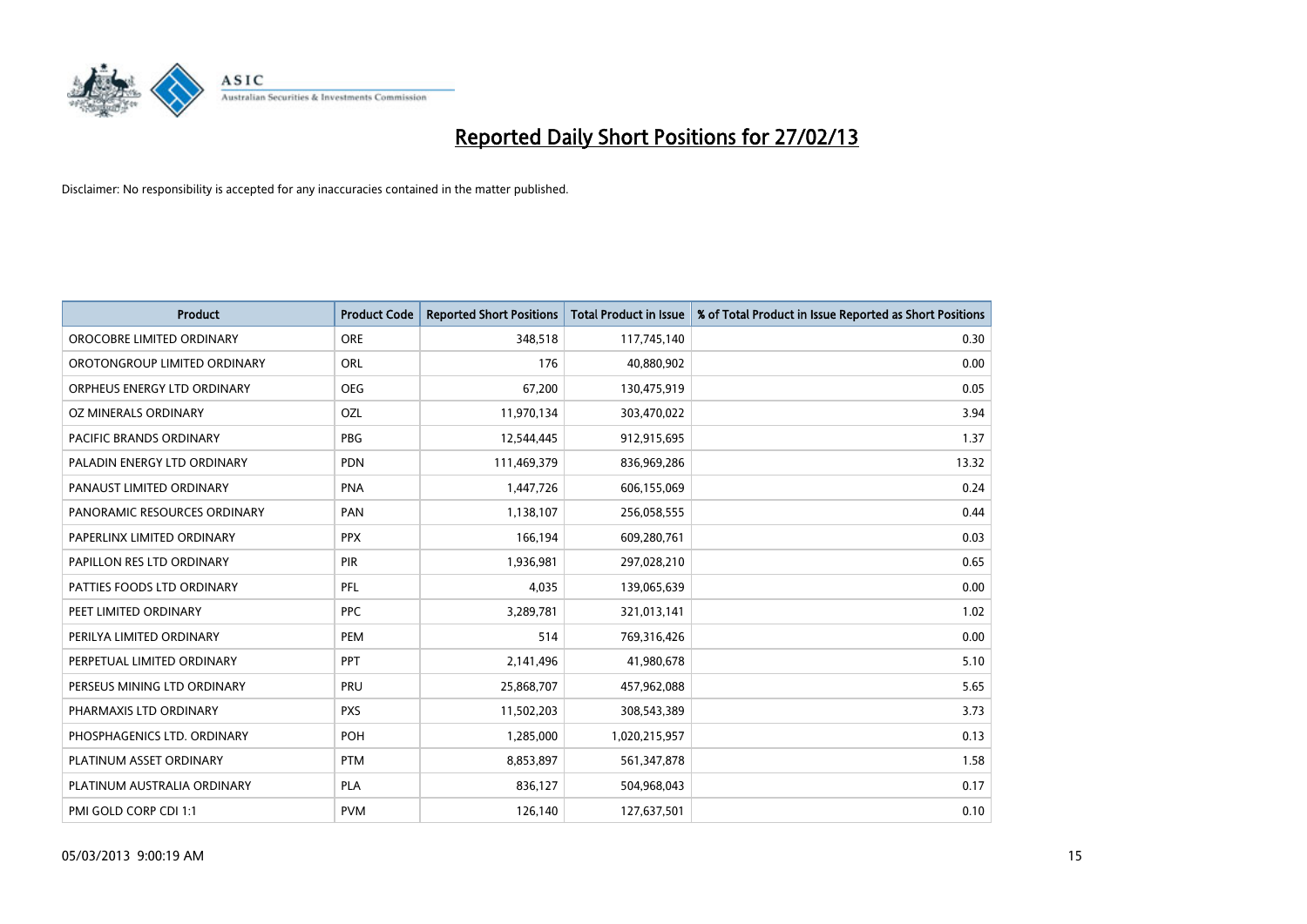

| <b>Product</b>                      | <b>Product Code</b> | <b>Reported Short Positions</b> | <b>Total Product in Issue</b> | % of Total Product in Issue Reported as Short Positions |
|-------------------------------------|---------------------|---------------------------------|-------------------------------|---------------------------------------------------------|
| <b>PMP LIMITED ORDINARY</b>         | <b>PMP</b>          | 178,840                         | 323,781,124                   | 0.06                                                    |
| PREMIER INVESTMENTS ORDINARY        | <b>PMV</b>          | 343,966                         | 155,260,478                   | 0.22                                                    |
| PRIMA BIOMED LTD ORDINARY           | PRR                 | 3,575,000                       | 1,066,063,388                 | 0.34                                                    |
| PRIMARY HEALTH CARE ORDINARY        | <b>PRY</b>          | 16,943,452                      | 502,983,554                   | 3.37                                                    |
| PROGRAMMED ORDINARY                 | <b>PRG</b>          | 228,365                         | 118,177,001                   | 0.19                                                    |
| PURA VIDA ENERGY NL ORDINARY        | <b>PVD</b>          | 157,040                         | 59,983,514                    | 0.26                                                    |
| <b>QANTAS AIRWAYS ORDINARY</b>      | QAN                 | 25,698,885                      | 2,248,150,128                 | 1.14                                                    |
| <b>OBE INSURANCE GROUP ORDINARY</b> | OBE                 | 47,683,798                      | 1,196,747,582                 | 3.98                                                    |
| ORXPHARMA LTD ORDINARY              | <b>ORX</b>          | 130,762                         | 144,644,706                   | 0.09                                                    |
| <b>QUBE HOLDINGS LTD ORDINARY</b>   | <b>QUB</b>          | 12,768,380                      | 926,489,845                   | 1.38                                                    |
| RAMELIUS RESOURCES ORDINARY         | <b>RMS</b>          | 5,522,512                       | 337,296,949                   | 1.64                                                    |
| RAMSAY HEALTH CARE ORDINARY         | <b>RHC</b>          | 2,384,289                       | 202,081,252                   | 1.18                                                    |
| <b>RCR TOMLINSON ORDINARY</b>       | <b>RCR</b>          | 36,000                          | 132,431,265                   | 0.03                                                    |
| <b>REA GROUP ORDINARY</b>           | <b>REA</b>          | 45,295                          | 131,714,699                   | 0.03                                                    |
| <b>RECKON LIMITED ORDINARY</b>      | <b>RKN</b>          | 452,270                         | 129,488,015                   | 0.35                                                    |
| RED 5 LIMITED ORDINARY              | <b>RED</b>          | 429,241                         | 135,488,008                   | 0.32                                                    |
| RED FORK ENERGY ORDINARY            | <b>RFE</b>          | 3,409,153                       | 384,951,719                   | 0.89                                                    |
| REDBANK ENERGY LTD ORDINARY         | AEJ                 | 13                              | 786,287                       | 0.00                                                    |
| <b>REDFLEX HOLDINGS ORDINARY</b>    | <b>RDF</b>          |                                 | 110,762,310                   | 0.00                                                    |
| REECE AUSTRALIA LTD. ORDINARY       | <b>REH</b>          | 420                             | 99,600,000                    | 0.00                                                    |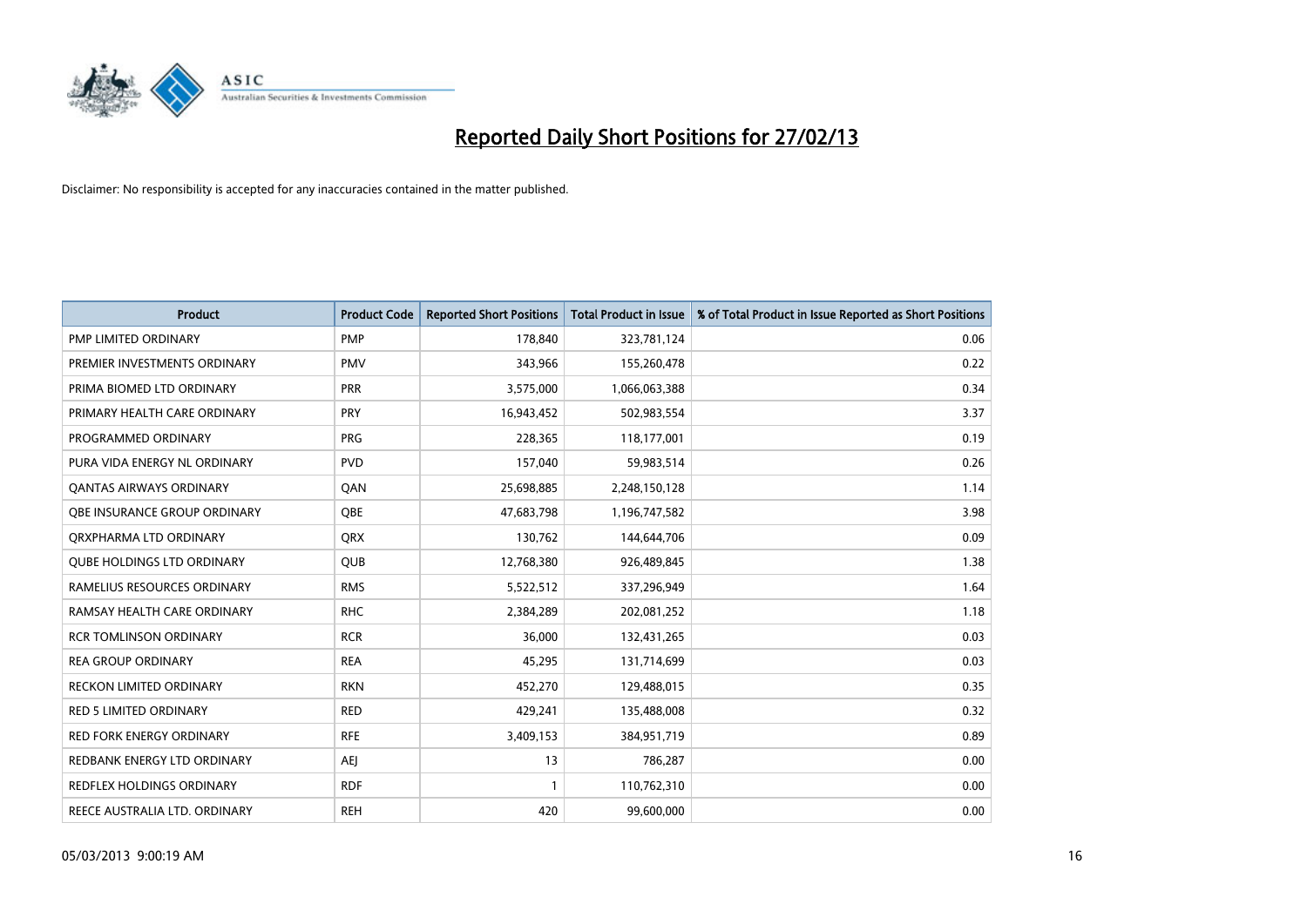

| <b>Product</b>                        | <b>Product Code</b> | <b>Reported Short Positions</b> | <b>Total Product in Issue</b> | % of Total Product in Issue Reported as Short Positions |
|---------------------------------------|---------------------|---------------------------------|-------------------------------|---------------------------------------------------------|
| <b>REGIS RESOURCES ORDINARY</b>       | <b>RRL</b>          | 8,840,098                       | 473,975,396                   | 1.87                                                    |
| RESMED INC CDI 10:1                   | <b>RMD</b>          | 17,162,926                      | 1,556,242,300                 | 1.10                                                    |
| <b>RESOLUTE MINING ORDINARY</b>       | <b>RSG</b>          | 3,272,494                       | 643,094,224                   | 0.51                                                    |
| RESOURCE GENERATION ORDINARY          | <b>RES</b>          | 73                              | 263,345,652                   | 0.00                                                    |
| RETAIL FOOD GROUP ORDINARY            | <b>RFG</b>          | 179,946                         | 130,087,856                   | 0.14                                                    |
| REVERSE CORP LIMITED ORDINARY         | <b>REF</b>          | 100                             | 92,382,175                    | 0.00                                                    |
| REX MINERALS LIMITED ORDINARY         | <b>RXM</b>          | 2,768,101                       | 188,907,284                   | 1.47                                                    |
| RHG LIMITED ORDINARY                  | <b>RHG</b>          | 30,691                          | 308,483,177                   | 0.01                                                    |
| <b>RIALTO ENERGY ORDINARY</b>         | <b>RIA</b>          | 251,933                         | 672,259,992                   | 0.04                                                    |
| <b>RIDLEY CORPORATION ORDINARY</b>    | <b>RIC</b>          | 262,347                         | 307,817,071                   | 0.09                                                    |
| RIO TINTO LIMITED ORDINARY            | <b>RIO</b>          | 9,362,669                       | 435,758,720                   | 2.15                                                    |
| ROC OIL COMPANY ORDINARY              | <b>ROC</b>          | 2,424,492                       | 683,235,552                   | 0.35                                                    |
| <b>RURALCO HOLDINGS ORDINARY</b>      | <b>RHL</b>          | 12,000                          | 55,019,284                    | 0.02                                                    |
| SAI GLOBAL LIMITED ORDINARY           | SAI                 | 5,846,504                       | 206,969,820                   | 2.82                                                    |
| SALMAT LIMITED ORDINARY               | <b>SLM</b>          | 412                             | 159,812,799                   | 0.00                                                    |
| SAMSON OIL & GAS LTD ORDINARY         | SSN                 | 7,737,653                       | 1,985,896,471                 | 0.39                                                    |
| SANDFIRE RESOURCES ORDINARY           | <b>SFR</b>          | 3,864,758                       | 153,590,968                   | 2.52                                                    |
| <b>SANTOS LTD ORDINARY</b>            | <b>STO</b>          | 3,037,410                       | 958,897,583                   | 0.32                                                    |
| SARACEN MINERAL ORDINARY              | SAR                 | 12,329,644                      | 595,263,186                   | 2.07                                                    |
| SCA PROPERTY GROUP STAPLED SECURITIES | <b>SCP</b>          | 21,565,698                      | 585,455,114                   | 3.68                                                    |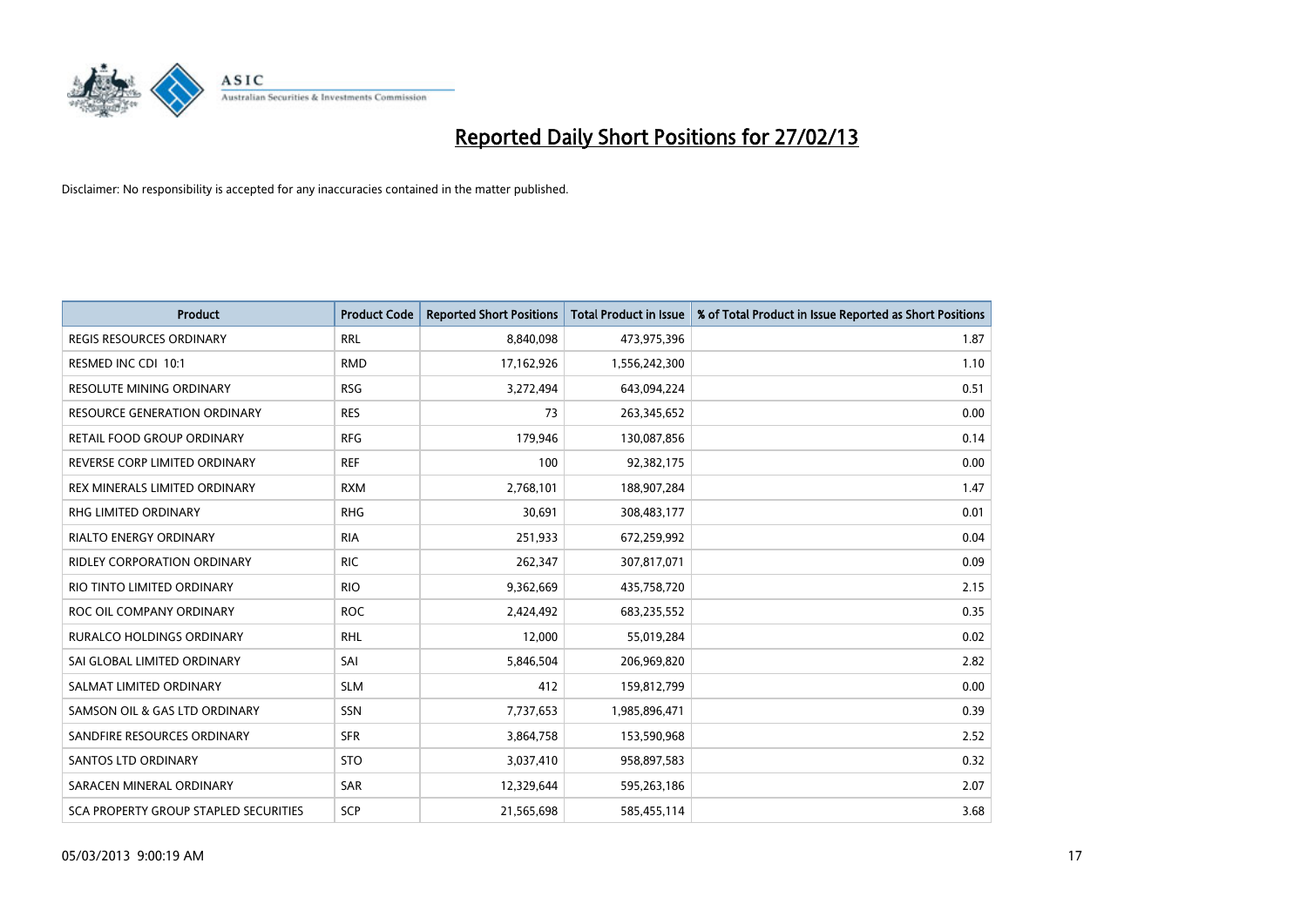

| <b>Product</b>                           | <b>Product Code</b> | <b>Reported Short Positions</b> | <b>Total Product in Issue</b> | % of Total Product in Issue Reported as Short Positions |
|------------------------------------------|---------------------|---------------------------------|-------------------------------|---------------------------------------------------------|
| SEDGMAN LIMITED ORDINARY                 | <b>SDM</b>          | 130,307                         | 217,623,797                   | 0.06                                                    |
| SEEK LIMITED ORDINARY                    | <b>SEK</b>          | 17,926,987                      | 337,101,307                   | 5.32                                                    |
| SENEX ENERGY LIMITED ORDINARY            | <b>SXY</b>          | 2,465,931                       | 1,140,804,837                 | 0.22                                                    |
| SERVCORP LIMITED ORDINARY                | SRV                 | 16,466                          | 98,432,275                    | 0.02                                                    |
| SERVICE STREAM ORDINARY                  | <b>SSM</b>          | 100                             | 283,418,867                   | 0.00                                                    |
| SEVEN GROUP HOLDINGS ORDINARY            | <b>SVW</b>          | 3,174,408                       | 307,410,281                   | 1.03                                                    |
| SEVEN WEST MEDIA LTD ORDINARY            | <b>SWM</b>          | 16,210,229                      | 999,160,872                   | 1.62                                                    |
| SIGMA PHARMACEUTICAL ORDINARY            | <b>SIP</b>          | 3,774,935                       | 1,162,669,614                 | 0.32                                                    |
| SIGNATURE METALS LTD ORDINARY            | <b>SBL</b>          | 600                             | 2,759,575,214                 | 0.00                                                    |
| SILEX SYSTEMS ORDINARY                   | <b>SLX</b>          | 1,376,796                       | 170,232,464                   | 0.81                                                    |
| SILVER CHEF LIMITED ORDINARY             | <b>SIV</b>          | 6,085                           | 27,222,919                    | 0.02                                                    |
| SILVER LAKE RESOURCE ORDINARY            | <b>SLR</b>          | 3,446,926                       | 379,048,750                   | 0.91                                                    |
| SIMS METAL MGMT LTD ORDINARY             | SGM                 | 10,718,987                      | 204,304,126                   | 5.25                                                    |
| SINGAPORE TELECOMM. CHESS DEPOSITARY INT | SGT                 | 10,684,272                      | 164,748,297                   | 6.49                                                    |
| SIRIUS RESOURCES NL ORDINARY             | <b>SIR</b>          | 47,515                          | 224,434,586                   | 0.02                                                    |
| SIRTEX MEDICAL ORDINARY                  | <b>SRX</b>          | 587,742                         | 55,768,136                    | 1.05                                                    |
| SKILLED GROUP LTD ORDINARY               | <b>SKE</b>          | 3,979,177                       | 233,487,276                   | 1.70                                                    |
| <b>SLATER &amp; GORDON ORDINARY</b>      | <b>SGH</b>          | 37,934                          | 170,537,215                   | 0.02                                                    |
| SMS MANAGEMENT, ORDINARY                 | <b>SMX</b>          | 3,259,400                       | 69,378,477                    | 4.70                                                    |
| SONIC HEALTHCARE ORDINARY                | <b>SHL</b>          | 7.203.829                       | 396,053,681                   | 1.82                                                    |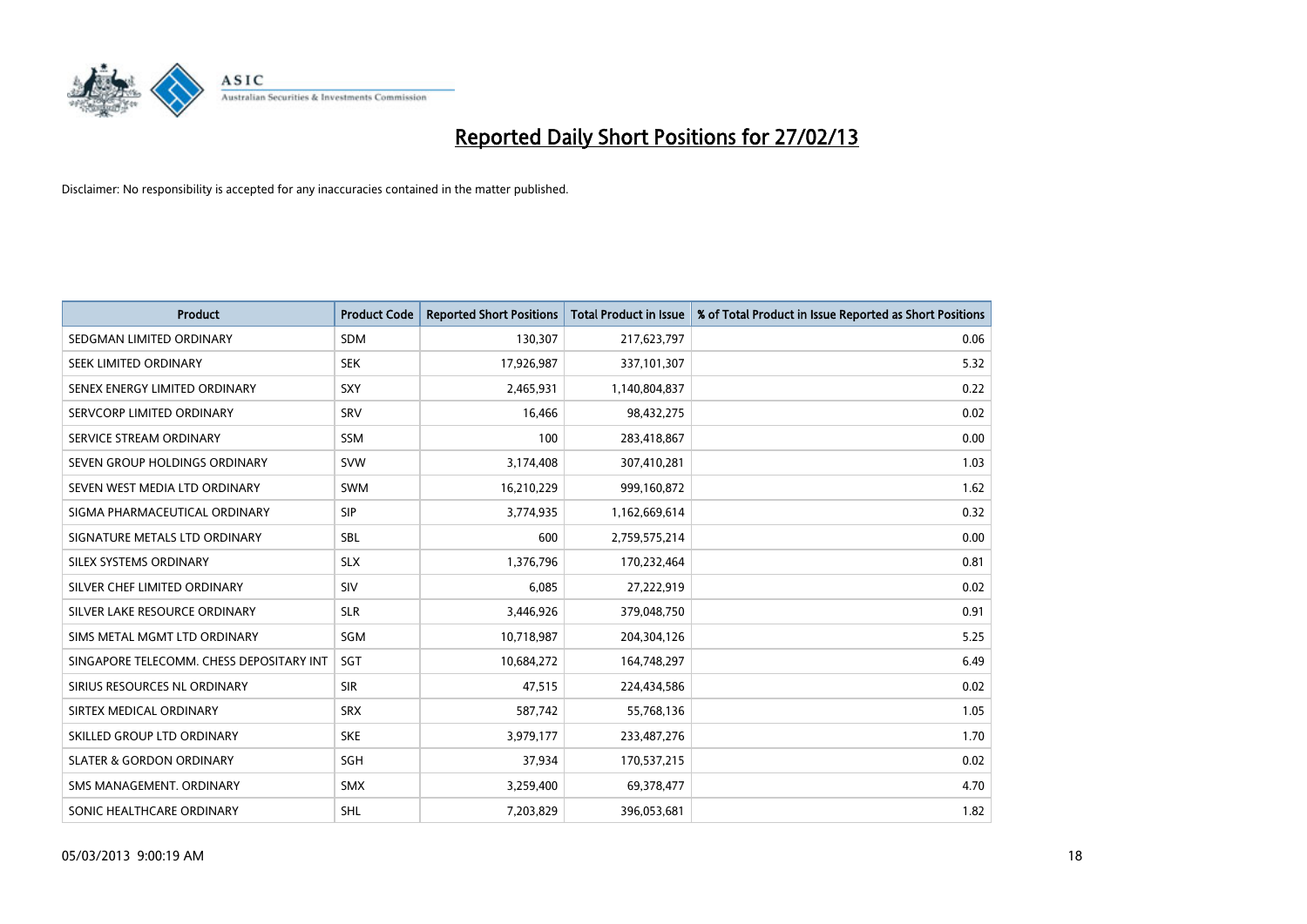

| <b>Product</b>                           | <b>Product Code</b> | <b>Reported Short Positions</b> | <b>Total Product in Issue</b> | % of Total Product in Issue Reported as Short Positions |
|------------------------------------------|---------------------|---------------------------------|-------------------------------|---------------------------------------------------------|
| SOUL PATTINSON (W.H) ORDINARY            | SOL                 | 488                             | 239,395,320                   | 0.00                                                    |
| SP AUSNET STAPLED SECURITIES             | <b>SPN</b>          | 12,910,053                      | 3,367,543,113                 | 0.38                                                    |
| SPARK INFRASTRUCTURE STAPLED NOTE & UNIT | SKI                 | 40,338,062                      | 1,326,734,264                 | 3.04                                                    |
| SPDR 200 FUND ETF UNITS                  | <b>STW</b>          | 31,442                          | 46,951,346                    | 0.07                                                    |
| ST BARBARA LIMITED ORDINARY              | SBM                 | 7,563,384                       | 488,074,077                   | 1.55                                                    |
| STANMORE COAL LTD ORDINARY               | <b>SMR</b>          | 32,870                          | 207,827,090                   | 0.02                                                    |
| STARPHARMA HOLDINGS ORDINARY             | <b>SPL</b>          | 6,988,072                       | 283,665,948                   | 2.46                                                    |
| STH CRS ELECT ENGNR ORDINARY             | <b>SXE</b>          | 23,617                          | 161,523,129                   | 0.01                                                    |
| STHN CROSS MEDIA ORDINARY                | <b>SXL</b>          | 12,518,333                      | 704,858,524                   | 1.78                                                    |
| STOCKLAND UNITS/ORD STAPLED              | SGP                 | 30,498,999                      | 2,202,657,963                 | 1.38                                                    |
| STRAITS RES LTD. ORDINARY                | SRO                 | 77,275                          | 1,164,150,159                 | 0.01                                                    |
| SUNCORP GROUP LTD ORDINARY               | <b>SUN</b>          | 5,840,069                       | 1,286,600,980                 | 0.45                                                    |
| SUNDANCE ENERGY ORDINARY                 | <b>SEA</b>          | 10,477,504                      | 278,765,141                   | 3.76                                                    |
| SUNDANCE RESOURCES ORDINARY              | <b>SDL</b>          | 2,266,458                       | 3,072,110,985                 | 0.07                                                    |
| SUNLAND GROUP LTD ORDINARY               | <b>SDG</b>          | 54,709                          | 189,417,674                   | 0.03                                                    |
| SUPER RET REP LTD ORDINARY               | <b>SUL</b>          | 517,616                         | 196,432,811                   | 0.26                                                    |
| SYD AIRPORT STAPLED US PROHIBIT.         | <b>SYD</b>          | 7,677,479                       | 1,861,210,782                 | 0.41                                                    |
| SYRAH RESOURCES ORDINARY                 | <b>SYR</b>          | 58,023                          | 136,310,422                   | 0.04                                                    |
| TABCORP HOLDINGS LTD ORDINARY            | <b>TAH</b>          | 15,657,922                      | 734,015,737                   | 2.13                                                    |
| TANAMI GOLD NL ORDINARY                  | <b>TAM</b>          | 892,660                         | 261,132,677                   | 0.34                                                    |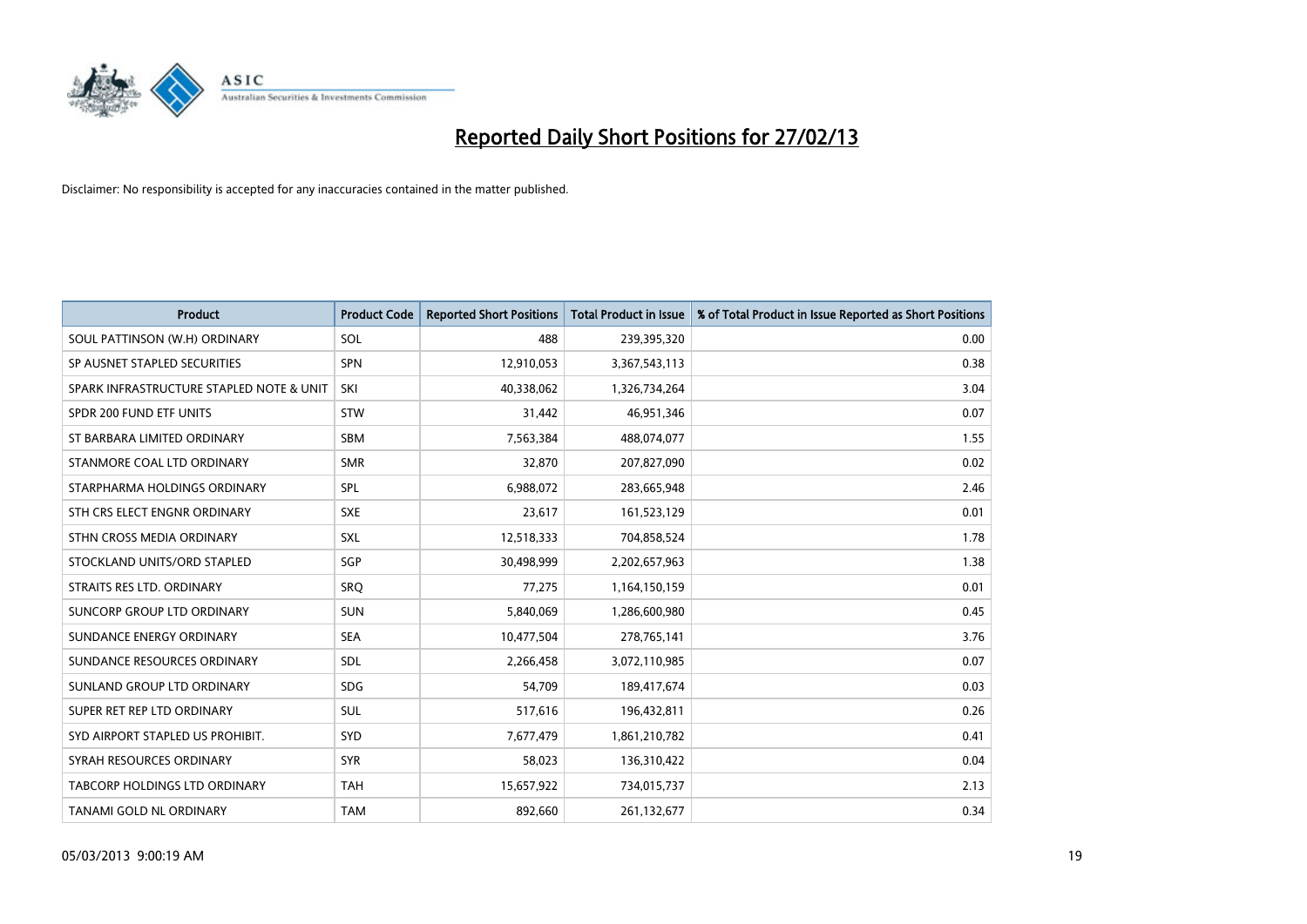

| <b>Product</b>                       | <b>Product Code</b> | <b>Reported Short Positions</b> | <b>Total Product in Issue</b> | % of Total Product in Issue Reported as Short Positions |
|--------------------------------------|---------------------|---------------------------------|-------------------------------|---------------------------------------------------------|
| TANAMI GOLD NL RIGHTS 04-MAR-13      | <b>TAMR</b>         | 56,250                          | 326,415,847                   | 0.02                                                    |
| TAP OIL LIMITED ORDINARY             | <b>TAP</b>          | 316,515                         | 241,608,606                   | 0.13                                                    |
| TASSAL GROUP LIMITED ORDINARY        | <b>TGR</b>          | 70,318                          | 146,304,404                   | 0.05                                                    |
| TATTS GROUP LTD ORDINARY             | <b>TTS</b>          | 6,378,980                       | 1,386,351,280                 | 0.46                                                    |
| <b>TECHNOLOGY ONE ORDINARY</b>       | <b>TNE</b>          | 19,122                          | 306,620,955                   | 0.01                                                    |
| <b>TELECOM CORPORATION ORDINARY</b>  | <b>TEL</b>          | 7,701,075                       | 1,816,996,462                 | 0.42                                                    |
| TELSTRA CORPORATION, ORDINARY        | <b>TLS</b>          | 29,741,804                      | 12,443,074,357                | 0.24                                                    |
| TEN NETWORK HOLDINGS ORDINARY        | <b>TEN</b>          | 104,687,591                     | 2,586,970,845                 | 4.05                                                    |
| TERANGA GOLD CORP CDI 1:1            | <b>TGZ</b>          | 34,159                          | 173,843,756                   | 0.02                                                    |
| THE REJECT SHOP ORDINARY             | <b>TRS</b>          | 2,346,346                       | 26,092,220                    | 8.99                                                    |
| TIGER RESOURCES ORDINARY             | <b>TGS</b>          | 1,772,329                       | 673,470,269                   | 0.26                                                    |
| <b>TOLL HOLDINGS LTD ORDINARY</b>    | <b>TOL</b>          | 37,911,580                      | 717,133,875                   | 5.29                                                    |
| TOX FREE SOLUTIONS ORDINARY          | <b>TOX</b>          | 1,065,368                       | 115,999,858                   | 0.92                                                    |
| TPG TELECOM LIMITED ORDINARY         | <b>TPM</b>          | 1,005,960                       | 793,808,141                   | 0.13                                                    |
| <b>TRADE ME GROUP ORDINARY</b>       | <b>TME</b>          | 1,050,322                       | 396,017,568                   | 0.27                                                    |
| TRANSFIELD SERVICES ORDINARY         | <b>TSE</b>          | 6,095,225                       | 512,457,716                   | 1.19                                                    |
| TRANSPACIFIC INDUST. ORDINARY        | <b>TPI</b>          | 9,944,317                       | 1,578,563,490                 | 0.63                                                    |
| TRANSURBAN GROUP TRIPLE STAPLED SEC. | <b>TCL</b>          | 6,285,630                       | 1,481,594,818                 | 0.42                                                    |
| TREASURY WINE ESTATE ORDINARY        | <b>TWE</b>          | 21,406,134                      | 647,227,144                   | 3.31                                                    |
| TROY RESOURCES LTD ORDINARY          | <b>TRY</b>          | 66,410                          | 91,318,649                    | 0.07                                                    |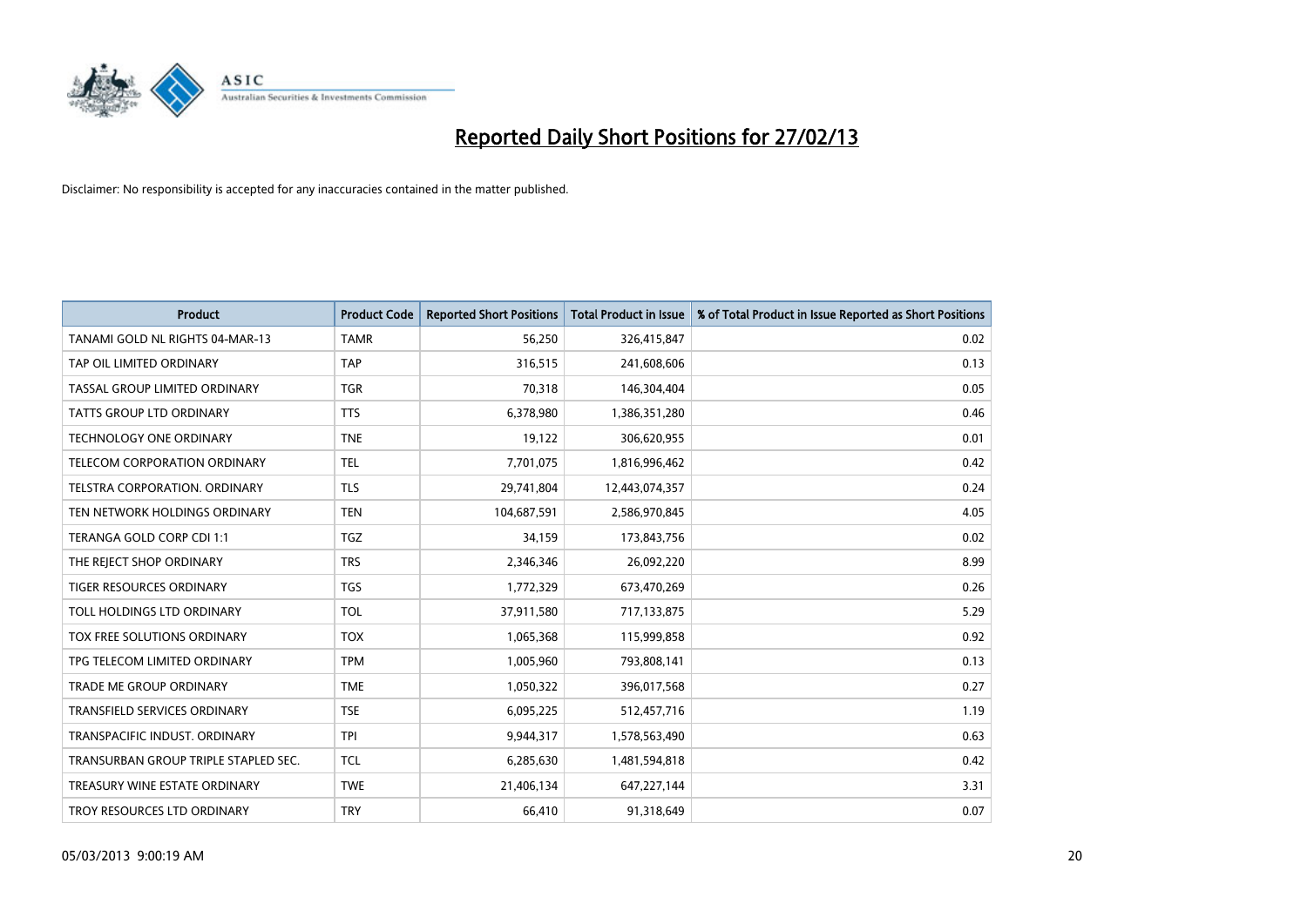

| <b>Product</b>                         | <b>Product Code</b> | <b>Reported Short Positions</b> | <b>Total Product in Issue</b> | % of Total Product in Issue Reported as Short Positions |
|----------------------------------------|---------------------|---------------------------------|-------------------------------|---------------------------------------------------------|
| UGL LIMITED ORDINARY                   | <b>UGL</b>          | 6,174,966                       | 166,315,038                   | 3.71                                                    |
| UXC LIMITED ORDINARY                   | <b>UXC</b>          | 136,987                         | 308,056,885                   | 0.04                                                    |
| <b>VENTURE MINERALS ORDINARY</b>       | <b>VMS</b>          | 227,760                         | 287,320,170                   | 0.08                                                    |
| <b>VIRGIN AUS HLDG LTD ORDINARY</b>    | <b>VAH</b>          | 68,536,662                      | 2,455,775,111                 | 2.79                                                    |
| <b>VNGD AUS SHARES ETF UNITS</b>       | <b>VAS</b>          | 771                             | 5,847,438                     | 0.01                                                    |
| <b>VOCUS COMMS LTD ORDINARY</b>        | <b>VOC</b>          | 112,671                         | 77,846,159                    | 0.14                                                    |
| <b>WATPAC LIMITED ORDINARY</b>         | <b>WTP</b>          | 213,719                         | 184,332,526                   | 0.12                                                    |
| <b>WDS LIMITED ORDINARY</b>            | <b>WDS</b>          | 7                               | 144,740,614                   | 0.00                                                    |
| WEBJET LIMITED ORDINARY                | <b>WEB</b>          | 99,364                          | 79,397,959                    | 0.13                                                    |
| <b>WESFARMERS LIMITED ORDINARY</b>     | <b>WES</b>          | 26,825,563                      | 1,006,651,982                 | 2.66                                                    |
| WESFARMERS LIMITED PARTIALLY PROTECTED | <b>WESN</b>         | 13,578                          | 150,541,616                   | 0.01                                                    |
| <b>WESTERN AREAS LTD ORDINARY</b>      | <b>WSA</b>          | 12,714,977                      | 196,843,803                   | 6.46                                                    |
| WESTERN DESERT RES. ORDINARY           | <b>WDR</b>          | 519,634                         | 360,853,631                   | 0.14                                                    |
| WESTFIELD GROUP ORD/UNIT STAPLED SEC   | <b>WDC</b>          | 4,809,243                       | 2,228,403,362                 | 0.22                                                    |
| WESTFIELD RETAIL TST UNIT STAPLED      | <b>WRT</b>          | 12,485,624                      | 3,054,166,195                 | 0.41                                                    |
| <b>WESTPAC BANKING CORP ORDINARY</b>   | <b>WBC</b>          | 25,339,079                      | 3,103,729,084                 | 0.82                                                    |
| WHITE ENERGY COMPANY ORDINARY          | <b>WEC</b>          | 234,291                         | 322,974,494                   | 0.07                                                    |
| <b>WHITEHAVEN COAL ORDINARY</b>        | <b>WHC</b>          | 52,833,183                      | 1,014,164,422                 | 5.21                                                    |
| WHK GROUP LIMITED ORDINARY             | <b>WHG</b>          | 32,693                          | 265,200,652                   | 0.01                                                    |
| WOODSIDE PETROLEUM ORDINARY            | <b>WPL</b>          | 1,863,090                       | 823,910,657                   | 0.23                                                    |